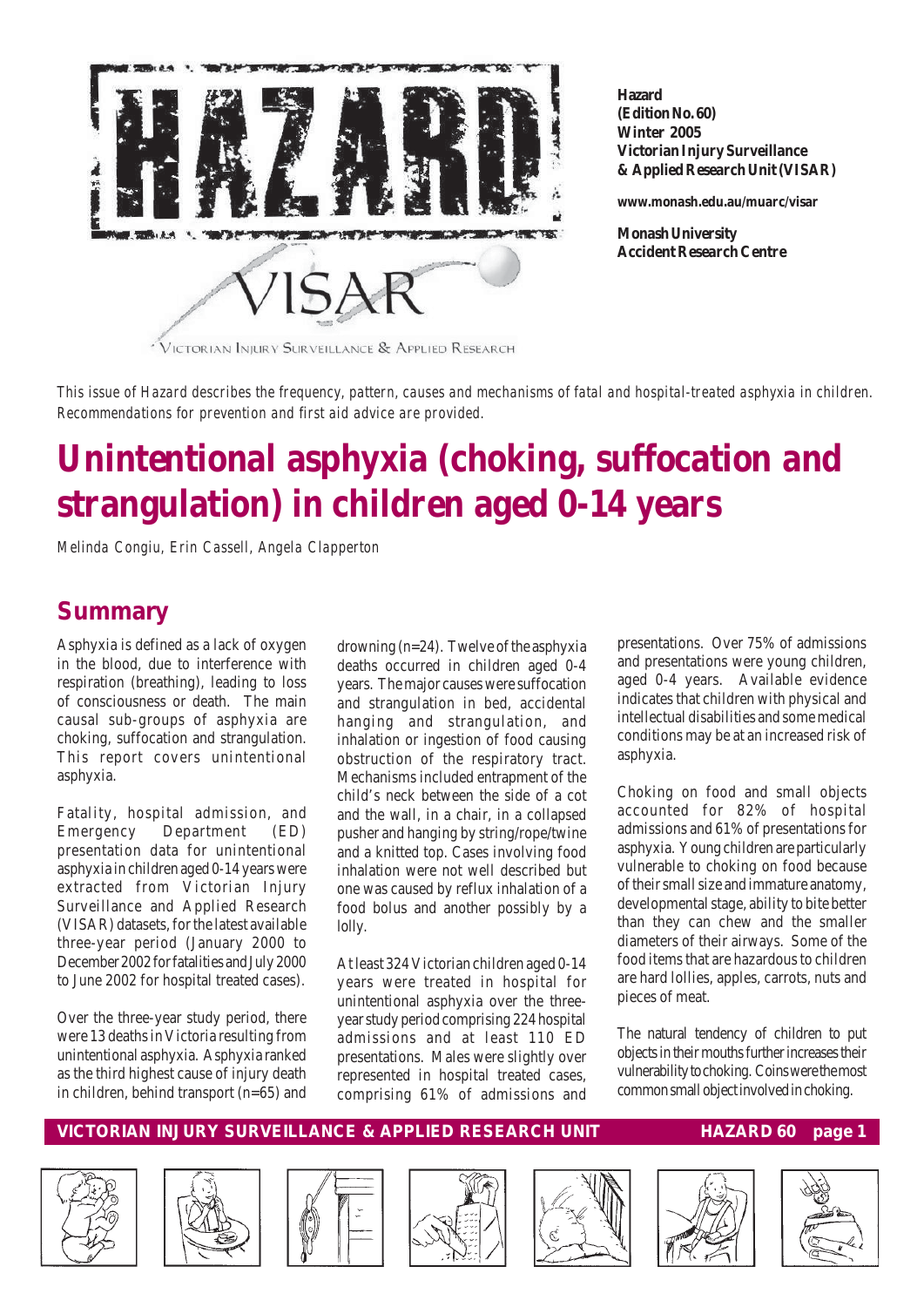Suffocation and strangulation cases were comparatively rare. Incidents included child strangulation on cords (clothing, curtain and venetian blind) and compression of the neck when a child's head became entrapped between railings/ objects.

A multi-faceted approach is necessary to reduce the risk of unintentional asphyxia in children. A combination of education, publicity, regulation, design modification and adequate safety standards should reduce the number of children injured and killed by choking, strangulation and suffocation.

## **Introduction**

Unintentional asphyxia is an important and preventable cause of childhood death and injury, especially in toddlers and young children.

This report covers unintentional childhood asphyxia cases. Unintentional drowning and immersion cases are classified separately and were not included in this analysis. Asphyxia is defined as a lack of oxygen in the blood, due to interference with respiration, leading to loss of consciousness or death. Causal subgroups of asphyxia include choking (foreign body inhalation/ aspiration), suffocation, and strangulation (Altman & Ozanne-Smith, 1997). Choking is the interruption of respiration by internal obstruction of the airway. Only choking cases that caused a threat to breathing were selected. Suffocation is an obstruction of the airway by an external object blocking the nose and mouth. Strangulation results from external compression of the airway by an external agent, such as string, caught around the neck or entrapment of the neck (Tarrago, 2000).

Figure 1 shows the respiratory system. The trachea is the tube that provides air to the lungs. The major cause of asphyxia in children is choking, when a foreign

#### **Diagram of the human respiratory system Figure 1**



the right main bronchus (Tan et al., 2000). The signs and symptoms associated with foreign body aspirations are observed in three stages (Tan et al., 2000). The most frequent initial symptom is a choking episode, followed by paroxysms of coughing, gagging, wheezing and occasionally airway distress. The second stage is asymptomatic. The third stage is characterised by symptoms of complications including a worsening and prolonged cough, asthma, seizure, stridor (a shrill, harsh sound indicating laryngeal obstruction), pneumonia and sudden chest pain. body (such as a food item or a small object) is inhaled through the larynx into

## **Methods**

Victorian fatality data were extracted from the Australian Bureau of Statistics (ABS) Death Unit Record File (DURF) for the 3 year period January 2000 to December 2002. This dataset contains deaths registered by State Registrars of Births, Deaths and Marriages. Some additional detail on the causes and circumstances of ABS-recorded fatalities were extracted from the National Coroners Information System (NCIS).

Non-fatal injury data were extracted from two datasets of hospital-treated injury cases held by VISAR: the Victorian Admitted Episodes Dataset (VAED) which records all Victorian public and private hospital admissions; and the Victorian Emergency Minimum Dataset (VEMD), which gathers presentation data from 28 of the 35 Victorian public hospital emergency departments (EDs). Deaths were excluded from the VAED, and deaths and admissions were excluded from the VEMD to avoid double counting. Data were extracted for the three-year period 2000/01 to 2002/03.

The VEMD data classification system does not clearly differentiate choking cases where there was a threat to breathing from other choking episodes (e.g. fish bones stuck in throat or respiratory tract). A conservative approach was taken and only cases where there was a confirmed threat to breathing were included in the analysis (110 of 467 possible cases).

The method for extracting data is described in more detail in Box 2 placed at the end of this report.













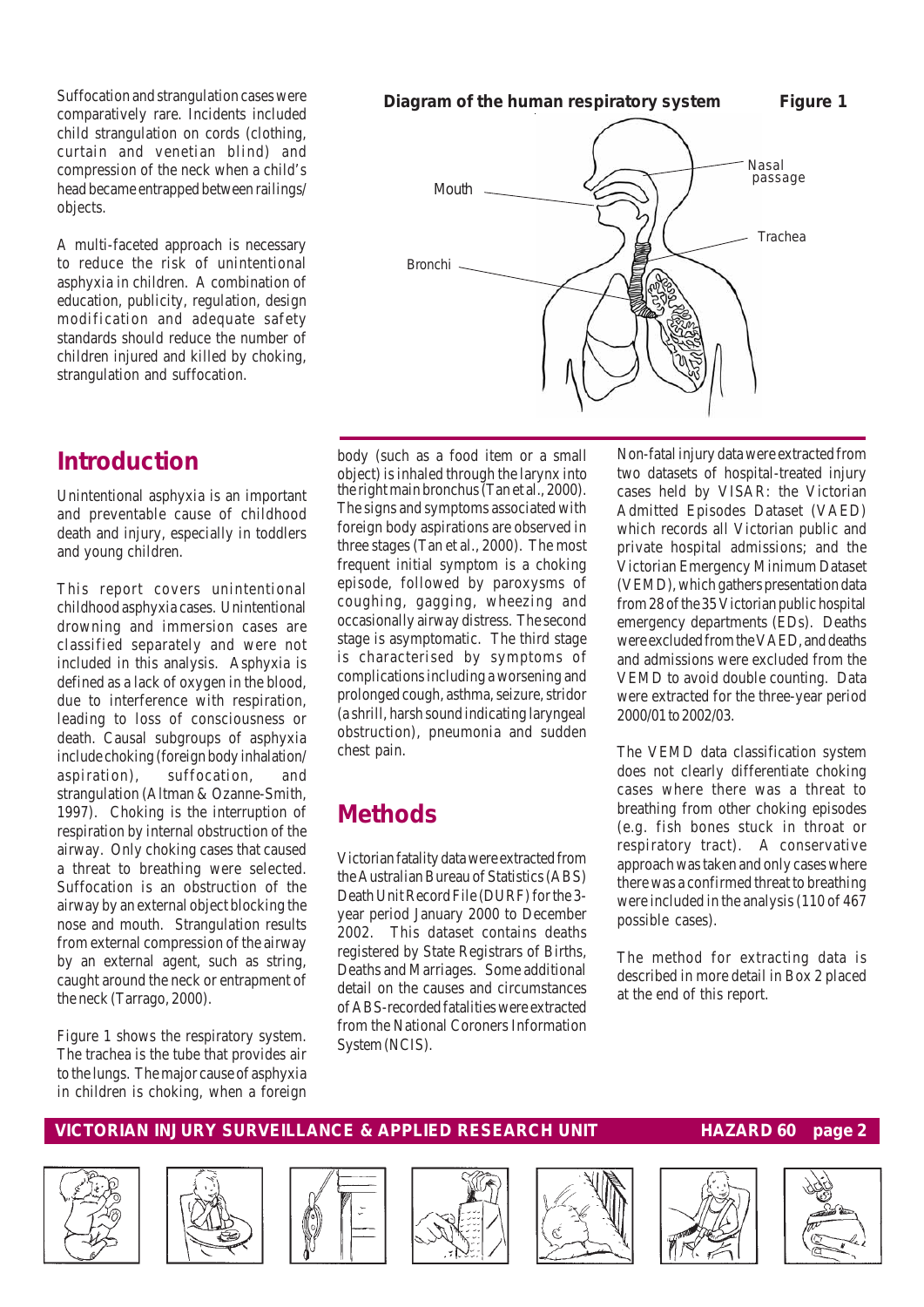## **Results**

### **Deaths**

There were 13 deaths from unintentional asphyxia in Victoria recorded on ABS-DURF in the three-year study period of January 2000 to December 2002, representing 8.8% of all child injury deaths (n=148) over this period. Asphyxia was the third highest cause of childhood injury deaths behind transport related deaths (n=65, 43.9%) and drowning  $(n=24, 16.2\%)$ .

Of the 13 deaths, 12 occurred in children aged four years or under. Ten fatalities (77%) were male. Four deaths were caused by suffocation and strangulation in bed, four by 'other' accidental hanging and strangulation, and four by inhalation or ingestion of food causing obstruction of the respiratory tract. The cause of one death was unspecified.

At least 9 of the 13 asphyxia deaths occurred in the home (69%). No other details of the circumstances of the deaths are included in the ABS-DURF.

The Coroners database (NCIS) recorded 12 unintentional childhood asphyxia cases over the same 3-year period but only nine matched with ABS cases on year of death, age, sex and cause, probably due to coding differences. The NCIS provided a small amount of additional detail on the circumstances of the matched asphyxia deaths. Suffocations/strangulations in bed included a case where the child's neck was caught between the side of the cot and the wall and a child who strangled in 'bedding'; 'other' accidental hanging and suffocation cases included an entrapment in a collapsed pusher and two cases of hanging that occurred while children were playing, one by string/ rope/twine and the other by a knitted top. Cases involving food inhalation were not well described but one case was caused by reflux, one by inhalation of a food bolus and another possibly by a lolly. Unmatched cases recorded on NCIS included a neck entrapment in a car

#### **Frequency of hospital treated asphyxia injury in Table 1 children aged 0-14 years, Victoria July 2000-June 2003**

|                        | <u>Year of patient admission or ED presentation</u> |         |         |       |
|------------------------|-----------------------------------------------------|---------|---------|-------|
|                        | 2000/01                                             | 2001/02 | 2002/03 | Total |
| Hospital admissions    | 63                                                  | 84      |         | 224   |
| Hospital presentations | 29                                                  |         | 44      | 110   |
| Total                  | 94                                                  | 121     | 119     | 324   |

#### *Sources*

Hospital admissions: Victorian Admitted Episodes Dataset (VAED) July 2000 to June 2003. Emergency department presentations (non-admissions): Victorian Emergency Minimum Dataset (VEMD) July 2000 to June 2003

window, and strangulation by a home building component/fitting (not further described).

### **Hospital-treated asphyxia**

At least 324 Victorian children aged 0-14 years were treated for asphyxia in the three-year study period July 2000 to June 2003. There were 224 hospital admissions and 110 ED presentations (Table 1). The number of ED presentations is higher than identified, as the lack of specificity in case narrative data and misclassification led to the exclusion of many possible asphyxia cases.

#### **Yearly trend**

Figure 2 shows the trend in admission rates for both unintentional asphyxia and foreign bodies in the respiratory tract combined and separately in children aged 0-14 years over the ten-year period, July 1993 to June 2003. Foreign body records were selected using the cause codes E915: foreign body accidentally entering other orifice (ICD 9) and W44: foreign body entering into or through natural orifice (ICD10) and then narrowing cases to the respiratory tract using injury codes 933 to 934 (ICD 9) and T17 (ICD10). There is a sharp decrease in the hospital admission rate for unintentional asphyxia cases and a sharp increase in foreign bodies in the respiratory tract from 1997/ 98 to 1998/99. However, the rates for both causes combined remains constant over time. These changes coincide with the upgrade in the VAED classification system from ICD version 9 to ICD version 10 in July 1998. The upgrade in coding saw a change in the cause code 'E915: Foreign bodies into or through natural orifice.' The instructions for this code changed from excluding all cases of foreign bodies in the respiratory tract in ICD 9 (which were then coded to asphyxia) to only excluding cases of foreign bodies that caused *an obstruction* in the respiratory tract in ICD 10. Figure two shows that the decrease in unintentional asphyxia cases is contrasted by an increase in foreign bodies in a natural orifice cases, suggesting that some cases that were previously coded as unintentional asphyxia cases are now being more accurately coded to foreign bodies in a natural orifice.

Figure 3 shows hospital admission rates by 5-year age groups. It is evident that the rate was substantially higher for the 0-4 years age group than age groups 5-9 and 10-14 years. For example, in 2002/3 the hospital admission rate for the 0-4 year age group was more than six times the rate for 5-9 year olds and 9 times the rate for the 10-14 year olds.

#### **Frequency and pattern of injury**

The pattern of unintentional asphyxia admissions and presentations is summarised in Table 2.

> Males are over-represented in hospital admissions and ED presentations (61%).













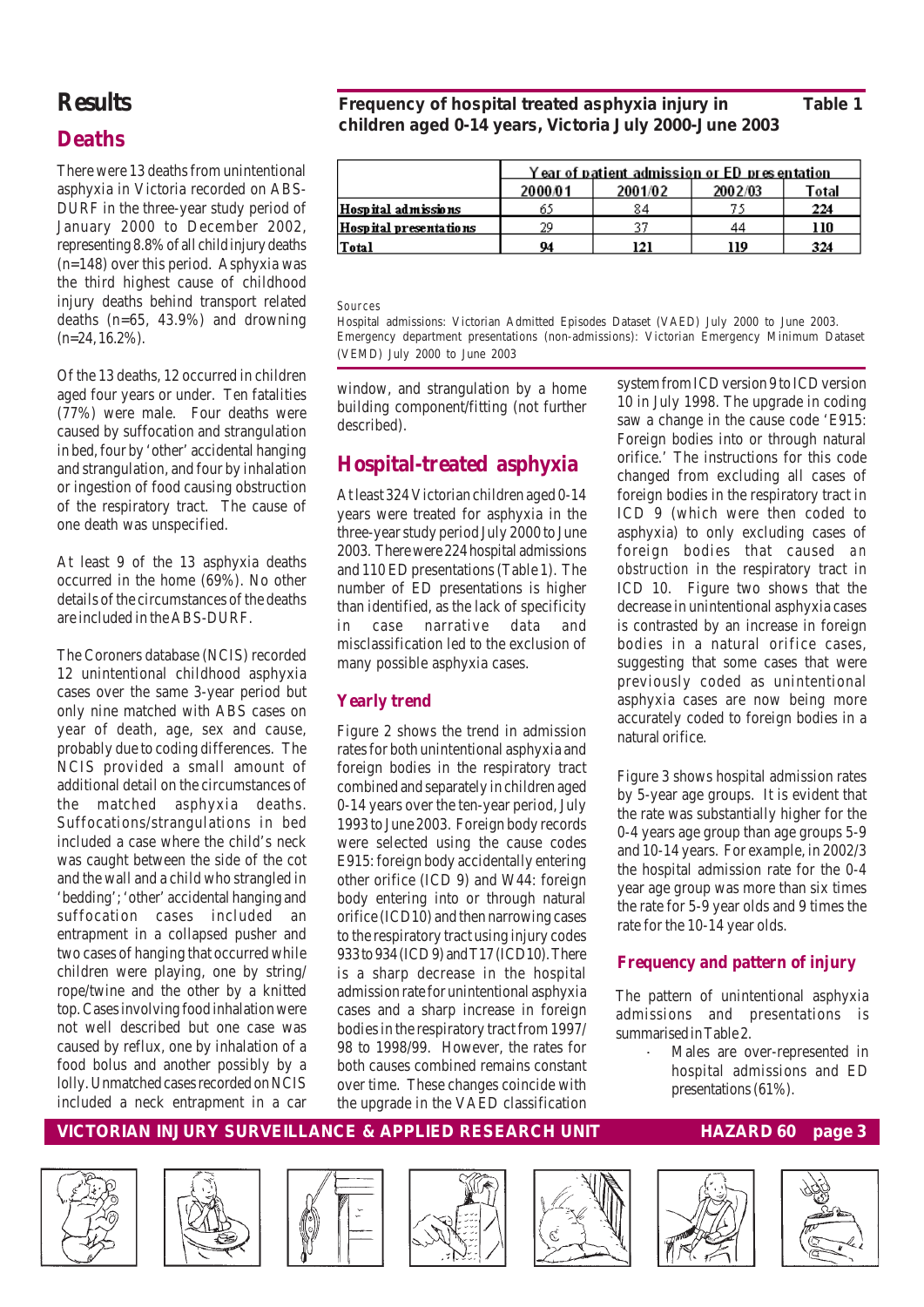**Trend in crude hospital admission rates for unintentional asphyxia and foreign bodies in the respiratory tract in children aged 0-14 years, Victoria July 1993-June 2003**



*Source*: Victorian Admitted Episodes Dataset (VAED) July 2000 to June 2003.

**Crude hospital admission rates per 100,000 population for unintentional asphyxia by age** . **groups, Victoria July 2000 to June 2003**

*Source*: Victorian Admitted Episodes Dataset (VAED) July 2000 to June 2003

#### **Frequency and pattern of hospital treated asphyxia in children aged 0-14 years, July 2000-June 2003 Table 2**

| <b>Characteristics</b>               | <b>VAED</b> admissions<br>$n = 224$ |               | <b>VEMD</b> presentations<br>(non-admissions)<br>n = 110 |               |  |
|--------------------------------------|-------------------------------------|---------------|----------------------------------------------------------|---------------|--|
|                                      | n                                   | $\frac{0}{0}$ | n                                                        | $\frac{0}{0}$ |  |
| Gender                               |                                     |               |                                                          |               |  |
| Male                                 | 137                                 | 61%           | 67                                                       | 61%           |  |
| Female                               | 87                                  | 39%           | 43                                                       | 39%           |  |
| Age groups in years                  |                                     |               |                                                          |               |  |
| 0-4 years                            | 170                                 | 76%           | 95                                                       | 86%           |  |
| 5-9years                             | 30                                  | 13%           | 13                                                       | 12%           |  |
| 10-14years                           | 24                                  | 11%           | 2                                                        | 2%            |  |
| Location $(n=243)$                   | $n=150$                             |               |                                                          | $n = 93$      |  |
| Home                                 | 105                                 | 70%           | 83                                                       | 89%           |  |
| School/day care/other<br>institution | 38                                  | 25%           | 4                                                        | 4%            |  |
| Other specified location             |                                     | 5%            | 6                                                        | 7%            |  |

#### *Sources*

Hospital admissions: Victorian Admitted Episodes Dataset (VAED) July 2000 to June 2003. Emergency department presentations (non-admissions): Victorian Emergency Minimum Dataset (VEMD) July 2000 to June 2003.

#### **VICTORIAN INJURY SURVEILLANCE & APPLIED RESEARCH UNIT HAZARD 60 page 4**















- The 0-4 year age group is well over-represented in both ED presentations (86%).
- The most common location of asphyxia was the home (67% of admissions coded for location and 85% of ED presentations coded for location).

#### **Causes in detail**

Table 3 shows a detailed breakdown of the causes of asphyxia admissions and ED presentations for the three-year period, 2000/ 01 to 2002/03. Note that the presentation data are not complete, because not all Victorian hospitals with 24-hour EDs contributed injury surveillance data to VEMD over the study period, and some records lack specificity.

To allow comparison with admissions, VEMD presentations were manually recoded to the ICD-10 classification system, using case narrative data.

Choking on food was the most common cause of admitted asphyxia cases in children, accounting for nearly half of admissions (46%), closely followed by choking on other objects (37%). This pattern was reversed for ED presentations. Choking on other objects accounted for 32% of ED presentations whereas choking on food accounted for 26%.

#### **Mechanisms of injury**

VEMD case narrative data provide more information on the major mechanisms of choking injuries (Table 4). Cases that were admitted to hospital were included. The most common specified items to cause an obstruction of the respiratory tract are coins (19%), followed by lollies (10%), pieces of meat and chicken pieces (5%), nuts (3%), carrots (3%) and toys or parts of toys (3%). There are a large number of 'other specified' items. There are also a large number of cases where the item is not specified. This was due to the object not being seen by the parent or caregiver and not visible on presentation to the ED, or lack of specificity in narrative data.

#### **Figure 2**

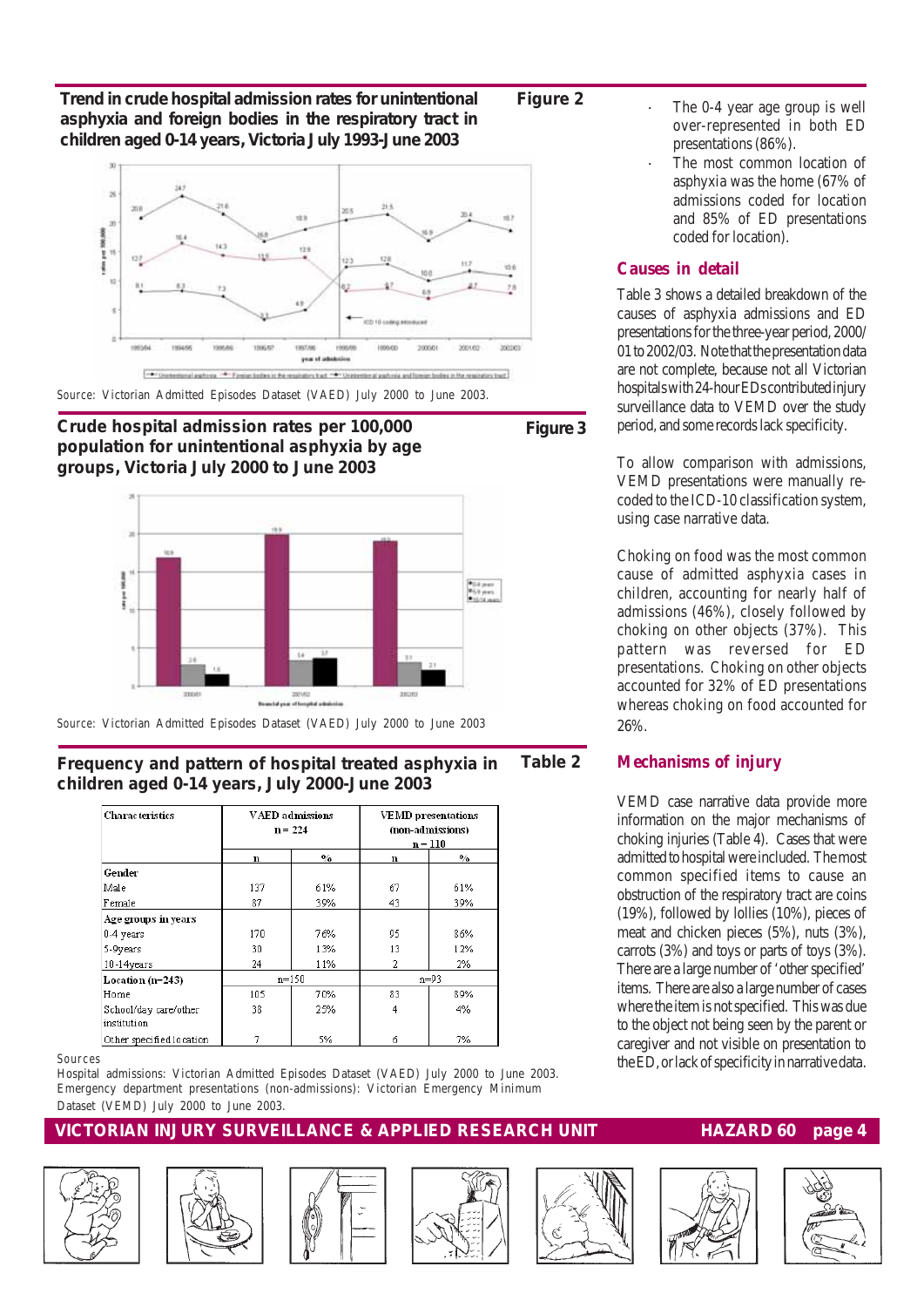A selected sample (n=30) of VEMD case narrative descriptions are summarised in Table 5. Selection was based on the quality of the narrative description and included presentations as well as cases that were admitted.

These scenarios provide some indication of the range of circumstances involved in asphyxia events. There were three accidental hangings and strangulations in ED presentations, and two involved curtain cords. Choking on a food item was a common scenario as was swallowing a small object. Other and unspecified threats to breathing commonly included choking incidents.

### **Co-morbidities**

Analysis of diagnoses codes—excluding codes related to the signs and symptoms of asphyxia— indicated that a substantial proportion of asphyxia hospitalisations (56/224, 25%) involved children with disabilities and chronic conditions. The most frequently recorded co-morbidities were cerebral palsy (n=15), congenital malformations  $(n=9)$ , asthma  $(n=8)$ , chromosomal abnormalities (n=7), gastrooesophageal reflux disease (n=6) and epilepsy (n=4).

## **Length of hospital stay**

Just over two-thirds of patients admitted were in hospital for less than two days (67%); 21% stayed for 2-7 days; 8% stayed for 8-30 days, and 4% stayed for longer than 31 days. Of the 25 patients that stayed for 8 days or longer, 72% were aged one year or under. Ten of these cases reported pneumonitis (aspiration pneumonia) due to food and vomit, there were six reports of gastrooesophageal reflux disease, five reports of feeding difficulties and mismanagement and four reports of pulmonary collapse.

**Table 3 Detailed causes of hospital treated asphyxia in children aged 0-14years, Victoria July 2000-June 2003**

| Cause of injury<br>ICD10-AM codes W75-W84          | <b>VAED Admissions</b><br>$(n=224)$ |                |                             | <b>VEMD Presentations</b><br>$(n=74)$ |                |              |                             |               |
|----------------------------------------------------|-------------------------------------|----------------|-----------------------------|---------------------------------------|----------------|--------------|-----------------------------|---------------|
|                                                    | 0-4 vears                           | 5-14 years     | <b>Total</b><br><b>VAED</b> | $\frac{6}{6}$                         | 0-4 years      | 5-14 years   | <b>Total</b><br><b>VEMD</b> | $\frac{1}{2}$ |
| W75                                                |                                     |                |                             |                                       |                |              |                             |               |
| Accidental suffocation and<br>strangulation in bed | $\mathbf{2}$                        |                | $\overline{2}$              | $1\%$                                 | ٠              |              |                             |               |
| W76                                                |                                     |                |                             |                                       |                |              |                             |               |
| Other accidental hanging and                       | $\overline{2}$                      | 3              | 5                           | 2%                                    | $\overline{c}$ | $\mathbf{1}$ | 3                           | 3%            |
| strangulation                                      |                                     |                |                             |                                       |                |              |                             |               |
| W77                                                |                                     |                |                             |                                       |                |              |                             |               |
| Threat to breathing due to cave-in.                |                                     |                | ٠                           |                                       |                |              |                             |               |
| falling earth and other substances<br><b>W78</b>   |                                     |                |                             |                                       |                |              |                             |               |
| Inhalation of gastric contents                     | 17                                  | 6              | 23                          | 10%                                   | $\overline{2}$ | ٠            | $\mathfrak{p}$              | 2%            |
| W79                                                |                                     |                |                             |                                       |                |              |                             |               |
| Inhalation and ingestion of food                   |                                     |                |                             |                                       |                |              |                             |               |
| causing obstruction of respiratory                 | 79                                  | 23             | 102                         | 46%                                   | 2.5            | 4            | 29                          | 26%           |
| tract (choking on food)                            |                                     |                |                             |                                       |                |              |                             |               |
| lwso                                               |                                     |                |                             |                                       |                |              |                             |               |
| Inhalation and ingestion of other                  |                                     |                |                             |                                       |                |              |                             |               |
| objects causing obstruction of                     | 62                                  | 20             | 82                          | 37%                                   | 28             | 9            | 37                          | 34%           |
| respiratory tract (choking on other                |                                     |                |                             |                                       |                |              |                             |               |
| objects)                                           |                                     |                |                             |                                       |                |              |                             |               |
| <b>W81</b>                                         |                                     |                |                             |                                       |                |              |                             |               |
| Confined to or trapped in a low                    | ٠                                   | ä,             | ä,                          | ٠                                     | ×              | ٠            | $\overline{\phantom{a}}$    |               |
| oxygen environment<br>W83                          |                                     |                |                             |                                       |                |              |                             |               |
| Other specified threats to breathing               | $\ddot{\phantom{1}}$                | ä,             | 4                           | 2%                                    | $\mathbf{1}$   | ä,           | 1                           | <1%           |
| lws4                                               |                                     |                |                             |                                       |                |              |                             |               |
| Unspecified threat to breathing                    | $\ddot{\phantom{1}}$                | $\overline{2}$ | 6                           | 3%                                    | 37             | $\mathbf{I}$ | 38                          | 35%           |
| Total                                              | 170                                 | 54             | 224                         | 100%                                  | 95             | 15           | 110                         | 100%          |

*Sources*

I r J

Hospital admissions: Victorian Admitted Episodes Dataset (VAED) July 2000 to June 2003. Emergency department presentations (non-admissions): Victorian Emergency Minimum Dataset (VEMD) July 2000 to June 2003.

#### **Mechanism of choking injury, Emergency Department Table 4 presentations and admissions, July 2000 to June 2003 (n=73)**

| tem as described in the case        | Number of cases | $\mathbf{v}_0$ |
|-------------------------------------|-----------------|----------------|
| arrative                            |                 |                |
| <sup>F</sup> oo d items             |                 |                |
| Lollies                             | 12              | 10%            |
| Apple                               | 6               | 5%             |
| Meat and chicken                    | 6               | 5%             |
| Nuts                                | 4               | 3%             |
| Carrot                              | 4               | 3%             |
| Potato chip                         | 3               | 2%             |
| Biscuit                             | 3               | 2%             |
| Food, other                         | 10              | 8%             |
| Food, not further specified         | 3               | 2%             |
| Sub total (all food in ms)          | 51              | 43%            |
| Dhjects                             |                 |                |
| $_{\rm Coin}$                       | 19              | 16%            |
| Toy or part of toy                  | 4               | 3%             |
| Plastic                             | 2               | 2%             |
| Item of jewellery                   | 2               | 2%             |
| Nail, screw                         | 2               | 2%             |
| Other foreign body                  | 16              | 14%            |
| Foreign body not further specified. | 22              | 19%            |
| Sub to tal (all ob jects)           | 67              | 57%            |
| ТОТАЈ.                              | 118             | 100%           |



ł

Victorian Emergency Minimum Dataset (VEMD) July 2000 to June 2003











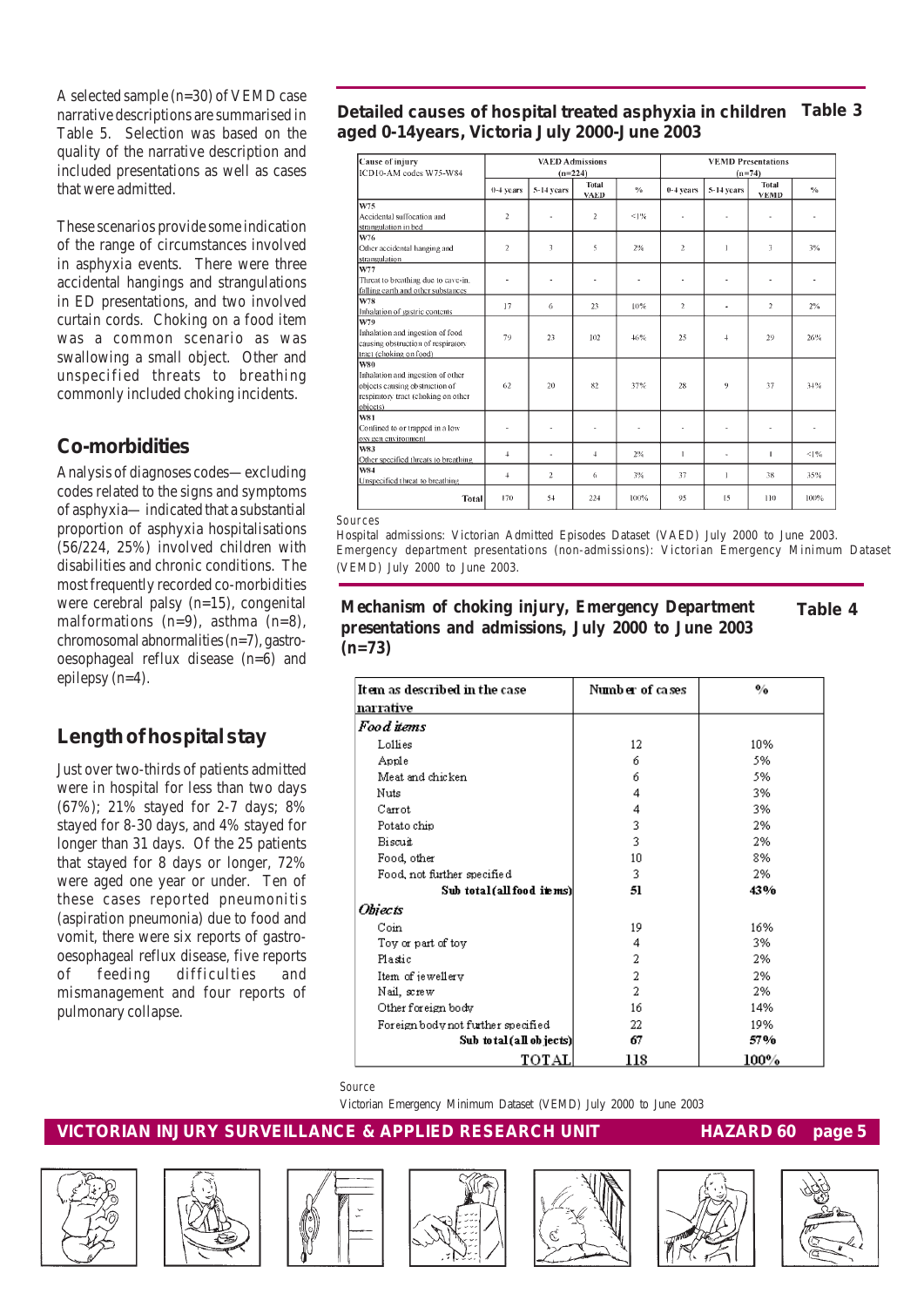#### **Common scenarios for unintentional asphyxia by cause**

| Cause                          | Scenario                                                                                         |  |  |
|--------------------------------|--------------------------------------------------------------------------------------------------|--|--|
| W76 Other accidental           | Cord to venetian blind around child's neck for 2 minutes. Red mark present on                    |  |  |
| hanging and strangulation      | arrival.                                                                                         |  |  |
|                                | Airway obstruction – had his head caught in the chair, actually stopped breathing                |  |  |
|                                | for 2-3 minutes. Commenced EAR and child responded. Neck swollen, had some                       |  |  |
|                                | blood discharge from nose and vomited once (child admitted)                                      |  |  |
|                                |                                                                                                  |  |  |
|                                | Resting in bedroom, curtain cord caught around neck                                              |  |  |
| W77 Threat to breathing due    | Patient building tunnel in sand. Tunnel collapsed on top of him, submerged for                   |  |  |
| to cave-in, falling earth and  | three minutes. Dazed and confused when extracted from tunnel (child admitted)                    |  |  |
| o ther substances              |                                                                                                  |  |  |
| W78 Inhalation of gastric      | Breastfeeding problems, choked on vomit                                                          |  |  |
| contents                       | C'hoked on vomit, cyanosed                                                                       |  |  |
| W79 Inhalation and ingestion   | Cyanotic episode post obstruction due to lollypop. Grandmother dislodged lolly out               |  |  |
| of food causing obstruction of | of throat with a finger. Child had turned blue.                                                  |  |  |
| respiratory tract (choking on  | Meat lodged in trachea                                                                           |  |  |
| food)                          | Inhalation of custard this afternoon. Patient gagging with stridor (child admitted)              |  |  |
|                                | Inhalation of cashew nut (child admitted)                                                        |  |  |
|                                |                                                                                                  |  |  |
|                                | Pain in chest after swallowing hard lolly, complaining of breathing and movement<br>difficulties |  |  |
|                                | Foreign body - bronchus, post ingestion of chicken bone. Has mild stridor (child                 |  |  |
|                                | admitted)                                                                                        |  |  |
|                                | Young child chewing carrot when inhaled piece. Mother held child upside down                     |  |  |
|                                | and patted him on the back                                                                       |  |  |
|                                | Aspirated piece of apple. Bronchoscopy tomorrow (child admitted)                                 |  |  |
|                                | Sitting in car and had been eating McDonalds. Mother noticed child was not                       |  |  |
|                                | breathing                                                                                        |  |  |
| W80 Inhalation and ingestion   | Foreign body to bronchus. Swallowed a coin this evening (child admitted)                         |  |  |
| of other object causing        | At home blowing up balloon. Inhaled balloon.                                                     |  |  |
| obstruction of respiratory     | C'hild known to have asthma Tonight when taking inhaler also inhaled a piece of                  |  |  |
| tract (choking on other        | tissue.  Reported stridor                                                                        |  |  |
|                                | Swallowed something out of cupboard, mother noticed child choking and putting                    |  |  |
|                                | hand in meuth                                                                                    |  |  |
|                                | Inhaled piece of plastic straw and has now developed a cough                                     |  |  |
|                                | Probable inhaled foreign body, sudden onset of noisy breathing while playing with                |  |  |
|                                | beads and apples                                                                                 |  |  |
|                                | Respiratory distress- baby rushed into ED by mother. States choking on play                      |  |  |
|                                | dough                                                                                            |  |  |
|                                | Playing on bed when inhaled small plastic object (child admitted)                                |  |  |
|                                | Obstructed airway, toy removed. Traumatised upper airway, blood around nose                      |  |  |
|                                | <u>and mouth (child admitted)</u>                                                                |  |  |
| W83 Other specified threats    | C'hild asleep in pram, pram tipped up. C'hild asphyxiated with equipment (chid                   |  |  |
| to breathing                   | admitted)                                                                                        |  |  |
|                                | Apneic after being caked in sand (child admitted)                                                |  |  |
| W84 Unspecified threat to      | Had a choking episode, gagging, blue around lips, frothy around mouth distressed                 |  |  |
| b reathing                     | for ten minutes                                                                                  |  |  |
|                                | Short choking episode while in bath                                                              |  |  |
|                                | Respiratory occlusion (?) with cessation of breathing                                            |  |  |
|                                | Difficulty breathing (child admitted)                                                            |  |  |
|                                |                                                                                                  |  |  |

*Source:* Victorian Emergency Minimum Dataset (VEMD) July 2000 to June 2003













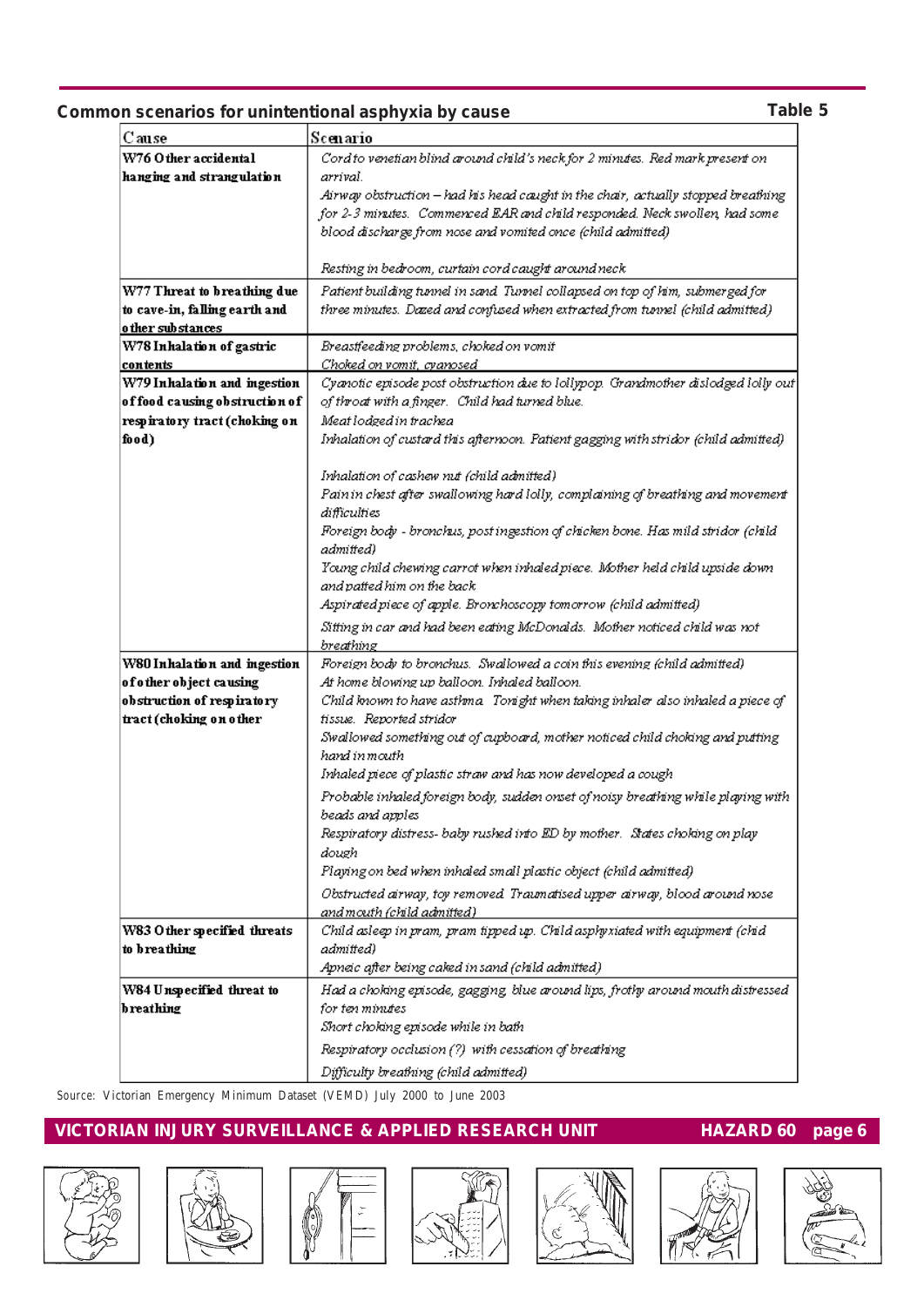## **Discussion**

Unintentional asphyxia in children is a persistent and life-threatening problem. In this study, the most vulnerable groups for fatal and non-fatal unintentional childhood asphyxia were under 5 year olds and males. These findings are consistent with previous studies (Morley et al., 2004; Lima & Fischer, 2002; Tan et al, 2000; Altmann & Ozanne-Smith, 1997).

Over the three-year study period, asphyxia ranked as the third highest cause of injury death with almost all deaths occurring in the 0-4 year age group. Asphyxia fatalities were caused by accidental suffocation or strangulation in bed, other accidental hanging and strangulation, and obstruction of the airway by inhalation of food. The most common cause of hospital-treated asphyxia (admissions and ED presentations) was choking on small objects or food.

A number of physical and developmental factors influence the vulnerability of infants and young children to asphyxia injury, including disabilities and preexisting health conditions. A variety of prevention strategies can reduce the risk of asphyxia in young children and increasing parental/carer knowledge and training in paediatric first aid can reduce the risk of fatal asphyxia.

## *Prevention of choking*

Choking through inhalation/aspiration of foreign bodies (small objects and food) accounted for more than 80% of hospital admissions in our study. A risk factor increasing young children's vulnerability to choking on small objects is that they have a natural tendency to put things in their mouths (Rimell, 1995).

This study confirmed previous reports that small items, such as coins and small toys or toy parts, cause a high proportion of choking episodes in young children (Nixon et al., 1995; Altmann & Ozanne-Smith, 1997; Tan et al, 2000; Lima & Fischer, 2002; Morley et al., 2004).

Although there was only one case of a child choking on an uninflated balloon in this study, several other studies have reported that balloons are a common cause of fatal and non-fatal choking (Rimell et al, 1995; Lifschultz & Donoghue, 1996; Abdel-Rahman, 2000; Tarrago, 2000).

As shown in this study and previously (Morley et al., 2004; Lima & Fischer, 2002; Tan et al, 2000; Altmann & Ozanne-Smith, 1997), young children are also particularly vulnerable to choking on food. This is due to their immature anatomy and developmental stage (Tarrago, 2000). Absence of molar (back) teeth affects their ability to properly chew and grind food; consequently they may attempt to swallow large pieces of food whole. In addition, young children's airways have a small diameter, and their swallowing mechanisms are comparatively weak and ineffective, further increasing their risk of choking. Foods that are round or cylindrical and pliable or compressible and conform to the shape of the airway present the most danger.

In the present study available data indicated that the main foods involved in choking episodes were lollies, apples, meat, nuts and carrots. There is variation in the lists of foods implicated in asphyxia in the literature, mainly due to cultural, regional and feeding habit differences (Lima & Fischer, 2002). Nuts (especially peanuts) and seeds (including popcorn kernels), grapes, fruit stones and pips, hard lollies, raw carrot and apple, hot dogs and sausages are commonly identified by different authors (Nixon et al., 1995; Altmann & Ozanne-Smith, 1997; Tarrago, 2000, Tan et al, 2000; Lima & Fischer, 2002; Morley et al, 2004).

Children aged under 3 years explore their world by using their mouths and lack the experience and cognitive skills to avoid choking (Tarrago, 2000). They tend not to eat slowly and chew well. Choking is particularly likely if young children run, play, laugh or cry while eating. Inadequate adult supervision may contribute to the risk of choking because young children need to be reminded to take small bites and chew thoroughly. Children should not be fed by siblings unless under the supervision of an adult.

The present study indicates that children with physical disabilities (such as cerebral palsy) and chronic medical conditions (such as asthma and epilepsy) may be over-represented in asphyxia cases. Corroborative evidence from the literature was sparse because this potential risk factor for asphyxia has not been well researched in populationbased or case control studies.

Sherrard et al (2001 & 2002) reported that a representative sample of children and young people aged 5-29 years with intellectual disability (ID) (n=465) had substantial excess injury mortality and morbidity (hospitalisations) than their counterparts in the general Australian population. Asphyxia— mainly caused by choking on food—was a major contributor to excess mortality and morbidity in the ID population. A case control study conducted in the U.S. reported that dysphagia (difficulty with swallowing) and choking while eating occurred more frequently in children with muscular dystrophy than in healthy aged matched controls (Jaffe et al., 1991). Shavelle et al. (2001) found elevated death rates from suffocation in persons with autism compared with the general population. Half of the eight deaths from suffocation occurred in age group 10-20 years but no further detail of the circumstances of the deaths were reported. There were also case reports of asphyxia in children with cerebral palsy (Nixon et al., 1995; Gadol et al., 1987) and Down syndrome (Mitchell et al., 2003).













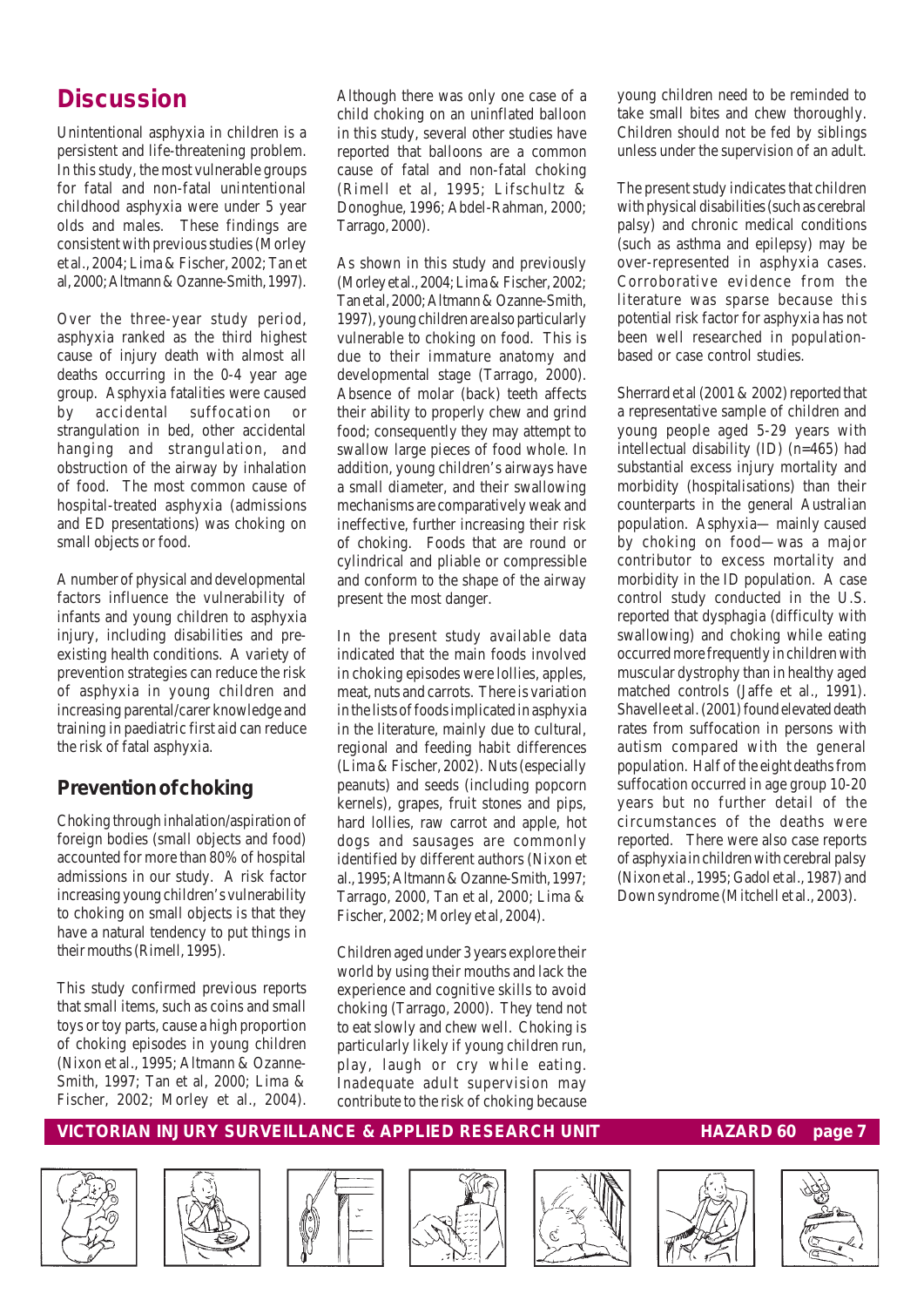#### **Preventive measures**

Preventive intervention should focus on educating parents and carers on the size and range of items that present a high risk for asphyxia in young children, monitoring the effectiveness of current legislation and standards that aim to control young children's access to toys with small parts and developing and promoting safe design/storage solutions to limit young children's access to hazardous objects.

#### **Reducing choking on foreign objects**

#### *Awareness raising and education programs directed at parents and other caregivers*

Awareness and education campaigns could assist in the reduction of childhood choking injuries. Education campaigns should focus on the following measures:

- Ensure that small objects such as coins, small toy parts, batteries, nails, screws and small items of jewellery are kept out of the reach of young children
- Select toys carefully by reading and heeding the advice label on the packaging
- Ensure older children's toys are kept away from younger children
- Regularly check a child's play area for small objects
- Check that small parts of toys have not broken off or become loose
- Never give uninflated balloons to small children. Always blow balloons up for children and supervise them while playing with balloons.

#### *Legislation, standards and appropriate product labelling*

In Australia, the Consumer Affairs (Product Safety) (Children's Toys) Regulations 1998, require that toys intended for children under three years of age must not have small parts that can pose an ingestion or inhalation hazard.

Generally speaking, any object that is smaller than a table tennis ball or fits in a 35mm film canister is an ingestion or inhalation hazard, as this approximates the size of the fully expanded throat of a child under three years old (Consumer Affairs Victoria, 2003; CPSC, 2001). Any toy that is reasonably regarded as suitable for children under three must comply with the regulations. Simply labelling a toy with a warning '*Not suitable for children under 3 years,'* does not exempt a toy from complying with the regulations.

Current Australian legislation only requires that foam toys carry a warning: Not suitable for children under three *years as foam pieces may break off and become a choking hazard'.* The Australian Standard (AS/NZ ISO 8124.1:2002) provides guidelines for safety labelling of toys that present a choking hazard, including small toys or toys that contain small parts, balloons, small balls and marbles, but this standard is voluntary rather than mandatory. The warning labels provided in the Standard conform to the recommendation from the research by Langlois et al. (1991). The authors concluded that labels identifying the hazard together with the age appropriateness statement are more likely to make an impact, such as *'Not recommended for below three – contains small parts.'* This statement could be used in conjunction with the recommended symbol (figure 4).

#### **Graphic symbol for Figure 4 age warning**



## *Design solutions*

Design changes to particular products can reduce the risk of children choking

on small items/parts. For example, venting of pen tops appears to have reduced the frequency of choking by this method (Nixon et al., 1995). Possible design innovations include: providing more secure button battery compartments in products, venting coins (designing coins with a hole in the centre) and designing/promoting the use of storage units for coins and other small objects in the home to keep them out of reach of young children. Kerr (1996) suggests that the design of toy boxes should change to incorporate a sorting device (based on hopper feeding sorters used in industry or other designs) that separates out hazardous smaller toys from larger ones. The box or compartment containing smaller toys would be fitted with a child resistant closure.

#### **Reducing choking on food**

#### *Education of parents and other caregivers*

Education of parents and carers should focus on the following issues:

Age appropriate food Parents and caregivers need to be aware of age appropriate food. Small, hard food items, such as nuts, popcorn and hard lollies pose greater risks for choking and should not be given to children under 5 years of age. Children under three years of age are most at risk of choking on carrot sticks, pieces of apple, meat, fish and chicken bones. The risk of choking tends to decrease as age increases except among children with disabilities.

> · Appropriate preparation of food items

All food for young children should be cut into small pieces. Apples and carrots should be cooked or grated. Sharp, or small pieces of bone should be removed from fish, chicken and meat, or boneless fillets used. All types of sausage and frankfurters should be cut into small pieces and tough skins removed. Parents should also avoid giving children foods that can break off into hard pieces (Kidsafe, 2000).

 · Adult supervision Young children should be supervised at meal times and be encouraged to sit













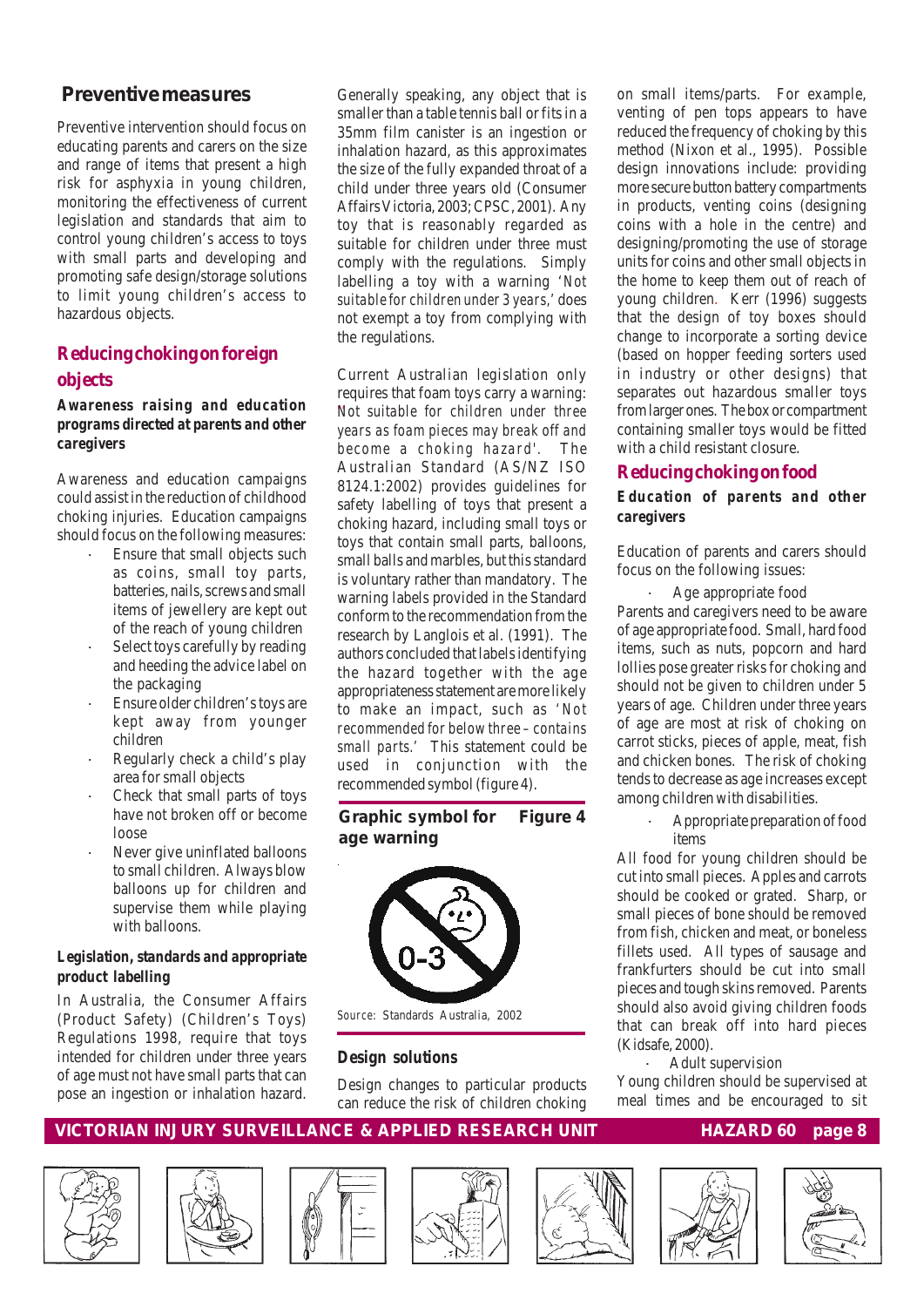quietly when eating and drinking. Furthermore, children who are upset should not be forced to eat because they are more at risk of choking. Babies should never be left alone with a bottle.

#### *Prevention of strangulation*

Unintentional asphyxia caused by hanging and strangulation is rare but preventable, accounting for four deaths and 5 hospitalisations over the 3-year study period (excluding cases that occurred in bed which are separately coded, see below). There were only three reported ED presentations for strangulation but this is a likely under estimation due to poor quality narrative data from some participating VEMD hospitals. Reported mechanisms of strangulation included external pressure on neck by cords (curtain and blind), rope/twine/string, a collapsed pusher, a car window and one case where the child's head was caught in a chair.

The danger that the cords of window coverings present for young children has been recognised for about a decade (Henley, 2003). Available data indicate that this cause has led to at least four deaths of toddlers in Australia since 1999 (Driscoll, Henley, Harrison, 2003). Rauchschwalbe & Mann (1997) identified two common injury scenarios from their investigation of the records of 183 fatal window-cord strangulations among children aged 1 month to 8 years compiled by the U.S. Consumer Product Safety Commission (CPSC) over a 15-year period from 1981 to 1995:

- (1) Infants in cots near windows may become entangled in cords while sleeping or playing.
- (2) Toddlers may be suspended from cords after jumping or falling from furniture placed near a window.

By the mid 1990s, the Consumer Product Safety Commission (CPSC) in the U.S. had responded to the problem and worked with industry to develop safer designs, a Standard for new blinds and methods to improve the safety of existing

blinds (Henley, 2003). Window blinds sold in the U.S. since 1995 no longer have pull cords ending in loops. Following further investigation of mechanisms of window blind cord deaths by the CPSC, window blinds sold since November 2000 have attachments on the pull cords so that the inner cords can't form a loop if pulled by a young child (CPSC, 2003). The New South Wales government called up the relevant U.S. Standard under the NSW Fair Trading Act, which came into effect in 2003.

#### **Preventive measures**

#### **Reducing window covering cord strangulation**

#### *Legislation, safety standards and design solutions*

New South Wales is the only state in Australia with a mandatory safety standard for corded internal window coverings. The NSW regulation requires that corded window coverings must be designed so that any looped cord is 1600mm above the base of the covering (or has a cord release or tension device). It must carry a warning label and hang tags, and be accompanied by written safety information (NSW Office of Fair Trading, 2003). Similar legislation should be introduced in Victoria and other Australian states to assist in the prevention of strangulations caused by window blind and curtain cords.

Existing window covering cords can be made safer by cutting the cord to get rid of the loop (see figure 5). Once the cord is cut, the end tassel and the equaliser buckle are removed. A tassel is then attached to the each of the cord ends and the end knotted to hold the tassel in place. For cords that cannot be cut, safety products are available that comply with the NSW standards. Manufacturers should provide curtain and blinds with safety devices attached, or supplied in the price of the window covering, at the point of sale. Consumers should be made aware of these devices to improve the safety of window covering cords.





*Source:* Consumer Affairs Victoria.<sup>8</sup> (2003). *Product safety fact sheet*: *Curtain and blind cords* <www.consumer.vic.gov.au>

There are three different devices that can improve the safety of existing window covering cords with loops:

#### Cleat or cord wind up

Cleats and cord wind-ups are designed to help keep long dangling cords out of reach of children and therefore reduce the risk of strangulation. Attach a cleat (a piece of metal or wood with projecting arms or ends on which a rope can be wound or secured) to the wall or window frame near the top of the curtain, and wrap the cord around the cleat (see figure 6).

Cord wind-ups function in a similar way to cleats as they work by keeping long cords out of reach of children. Cleats are available from hardware stores and cord wind-ups are available from The Royal Children's Hospital Child Health and Safety Shop at \$6.00 for a pack of two (Safety Centre, 2005).



*Source:* Consumer Affairs Victoria. (2003). *Product safety fact sheet: Curtain and blind cords*













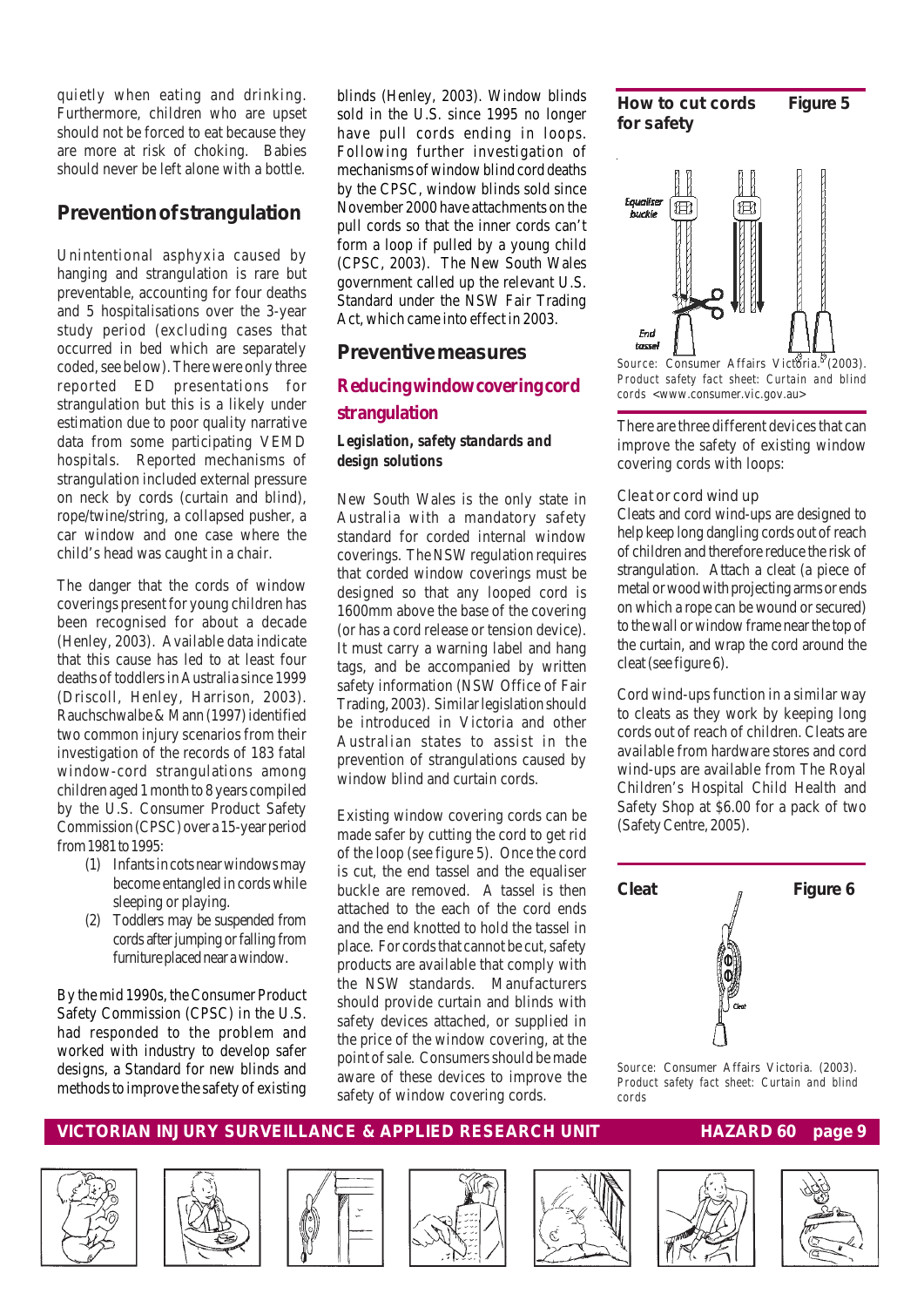Tie-down or tension device

Use a tie down or tension device to pull the cord tight and secure it to the wall for cords that cannot be cut (see figure 7).



*Source:* Consumer Affairs Victoria. (2003). *Product safety fact sheet: Curtain and blind cords* <www.consumer.vic.gov.au>

#### Break through safety tassels

The break through safety tassel is designed to prevent unintentional strangulation of children by a looped cord. If the cord is cut, getting rid of the loop, each half of the break-through tassel can be fitted to the end of the cords and snapped together to form the tassel (see figure 8). If a child becomes entangled between the cords, the tassel easily separates and the cord loop disappears. This device complies with the child safety legislation introduced in NSW, and is available from curtain suppliers and manufacturers.

#### **Break through Figure 8 safety tassel**



*Source:* Hunter Douglas Window Fashions. <http://www.rebarts.com/html/child\_safety.htm>

Promoting window coverings that comply with the NSW regulations may encourage parents of small children to purchase window coverings with safety features, or to modify current blind or curtain cords. These products should be promoted on home improvement and renovation television shows, to increase the public awareness about their availability.

#### *Public awareness campaigns*

Until safety regulations are considered and implemented, Victoria should continue with public awareness campaigns to increase knowledge of the dangers of window blind and curtain cords so parents and caregivers can take the appropriate precautions in the home. One current initiative by the Australian Government is a 'Safety Alert' brochure (Department of Health and Ageing, 2004). It alerts parents to the dangers of window covering cords and advises of precautions to reduce the associated risk of strangulation. Recommended actions include not placing a child's bed or cot near curtains or blinds with long cords and modifying curtain and blind cords to improve their safety.

#### **Reducing other forms of accidental strangulation**

Other cords, strings and ropes also present a risk of strangulation to children. Again, public awareness campaigns to ensure adequate parental knowledge of these dangers are a key to reducing risk. Parents and caregivers need to know that unsupervised children should not play with rope, cord or belts; toys and balloons should not be tied to a cot or other nursery furniture with long strings. Safety helmets should not be worn except for their original purpose. The U.S. Consumer Product Safety Commission (CPSC) has reports of two strangulation deaths to children when their bike helmets became stuck in openings on playground equipment, resulting in hanging (CPSC, 2003). Children should always take a helmet off during play activities. Babies should not sleep in clothing that is loose, has a hood, or a

Other cords, strings and ropes also present a risk of strangulation to children. Again, public awareness campaigns to ensure adequate parental knowledge of these dangers are a key to reducing risk. Parents and caregivers need to know that unsupervised children should not play with rope, cord or belts; toys and balloons should not be tied to a cot or other nursery furniture with long strings. Safety helmets should not be worn except for their original purpose. The U.S. Consumer Product Safety Commission (CPSC) has reports of two strangulation deaths to children when their bike helmets became stuck in openings on playground equipment, resulting in hanging (CPSC, 2003). Children should always take a helmet off during play activities. Babies should not sleep in clothing that is loose, has a hood, or a cord or ribbon around the neck. Feeding bibs should be removed before children are laid down to sleep. In addition, a baby should never be left alone while asleep in a baby bouncer or a car restraint with loose straps

### *Prevention of suffocation*

This report identified four deaths and two hospital admissions that were coded to the ICD10 code W75¾ accidental suffocation and strangulation in bed. Cases recorded under W83 & 84—other specified and unspecified threats to breathing may be suffocations. Narrative data were available on two of the four deaths and both were caused by strangulation: an entrapment in which the head of the child was caught between the cot side and the wall and 'strangulation by bedding'. The case narrative for one admission was available but it was unclear whether the cause was suffocation or strangulation when the pram in which the child was sleeping overturned.

A number of studies have documented that infants are at higher risk of suffocation on adult beds and couches than on sleep surfaces designed for infants. This is mainly due to overlaying by an adult or another child or entrapment













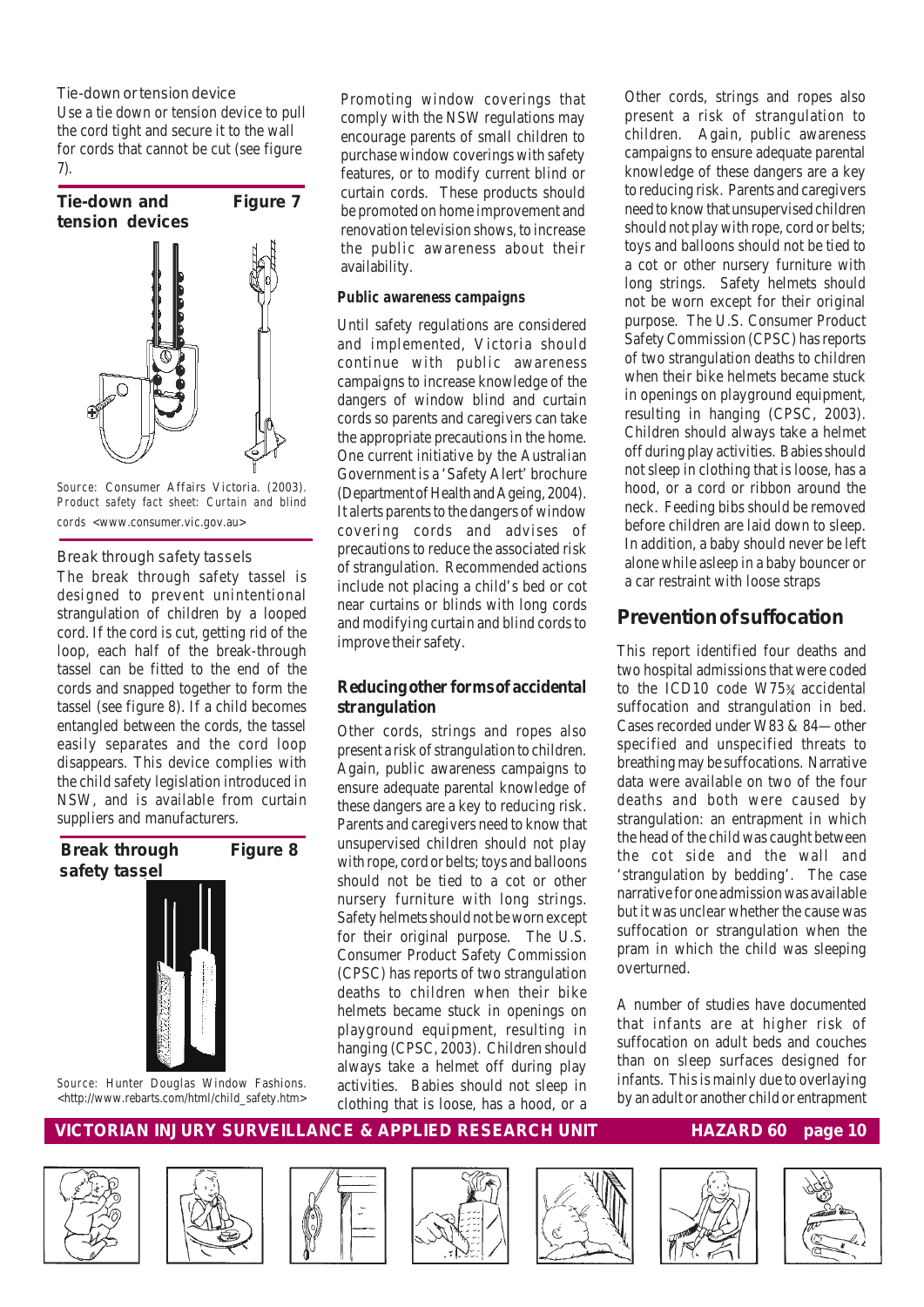in the bed structure (Drago & Dannenberg, 1999; Nakamura et al, 1999; Kemp, et al, 2000; Scheers et al, 2003). Kemp et al. (2000) conducted a population-based death scene investigation study of 116 infant deaths caused by SIDS, accidental suffocation or cause undetermined that occurred in St Louis and were investigated by State Medical Examiners. Three quarters (76%) of the 119 deaths occurred on a sleep surface not designed for infants including adult bed, couch/sofa/cushioned chair and makeshift bed and almost half the deaths (47%) occurred on a shared sleep surface.

Byard et al. (2001) examined South Australian and Californian coronial and medical examiners' files on the specific circumstances that led to accidental asphyxia deaths in infants on sofas and found that deaths occurred in both shared and solo sleeping arrangements. Lethal circumstances involved infants being overlayed by an adult, wedged between the adult and the back of the sofa, sleeping with an intoxicated adult, wedged between pillow and back of sofa and wedged into back of sofa. Nakamura et al (1999) investigated CPSC files on 515 asphyxia deaths of children younger than 2 years in standard beds, daybeds and waterbeds and found that 121 (23%) were due to overlying of the child by a parent, other adult or sibling and 394 (77%) were due to entrapment in the bed structure.

Modifying beds for children with disabilities who are prone to fall out of bed may also increase their risk of asphyxia. An investigation of childhood asphyxia deaths caused by unsafe sleeping situations conducted in South Australia by Amanuel & Byard (2000) found that two of the 26 deaths involved children with significant mental and physical disabilities. In both cases, asphyxia was caused by a device (a wooden board and a retractable metal cot slide) that was put in place to prevent the child from falling out of bed.

Certain sleeping conditions are also noted as risk factors for Sudden Infant Death Syndrome (SIDS) (De-Kun, et al,

2003; Thogmartin, et al, 2001). As SIDS is a syndrome that affects sleeping infants in the first year of life and is characterized by a sudden cessation of breathing, the risks of SIDS may be similar to suffocation risks of sleeping children. Furthermore, there is a problem with the misclassification of SIDS in Australia and internationally; many SIDS cases may in fact be asphyxia fatalities or other causes of death (Byard & Krous, 1999; Byard, 2001). Therefore, recommendations for the prevention of SIDS may also have an influence in the prevention of suffocation in bed, and vice versa.

Byard (2001) states that many infant deaths that occur in Australia are accepted as SIDS without autopsies, or with autopsies that are 'poor quality' and called for uniform guidelines for evaluating death scenes and autopsy examinations. In March 2004 the first Australian SIDS pathology workshop met with the aim to reach a national consensus for the definition of SIDS and uniform guidelines for autopsy examinations (SIDS and Kids, 2004). A national consensus on a definition was reached and significant progress was made towards the development of an agreed Australian SIDS Autopsy Protocol. A further workshop is scheduled for late 2005.

The Royal Children's Hospital in Melbourne notes in their Safety & First Aid Book that babies and young children risk suffocation and strangulation in various unsafe sleeping situations including:

- Sleeping with adults
- Sleeping on a water bed, couch, beanbag or sheepskin rug
- Getting wedged in a gap between a mattress and the cot sides
- Sleeping face down
- Sleeping in nightwear with a cord or ribbon around the neck
- Sleeping in a cot that has a cord or string attached or in a cot that is near a curtain blinds.

#### **Preventive measures**

#### **Reducing suffocation in bed**

#### *Awareness raising and education programs directed at parents and other caregivers*

Educational programs should target the dangers of certain sleeping arrangements and encourage parents to place their children in safe sleeping environments. Furthermore, parents should be aware that pillows and bumper pads are unnecessary for children under the age of two, as they pose an increased risk of suffocation. Children's mattresses should be firm, as babies and children have sometimes suffocated when they have been lying down on soft surfaces, such as beanbags and waterbeds.

#### *Legislation, safety standards and design solutions*

Parents should also ensure that the cot they buy or use complies with the mandatory Australian/New Zealand Safety Standard for household cots (AS/ NZS2172-1995). All new and secondhand cots for sale or hire must comply with the Standard and should have a label or swing tag attached confirming that the cot meets all of the safety requirements in the Standard. However, the law does not apply to private sales of cots, defined as transactions where a cot is sold by a relative or another person in a private capacity, or in a single transaction such as a garage sale. Consumer Affairs Victoria has provided a fact sheet at **www.consumer.vic.gov.au t**o assist buyers of new and second-hand cots to assess if a cot meets the safety requirements in the Standard. The fact sheet includes a checklist covering the mandatory safe dimensions and safety features of a cot, and other safety advice to minimise the risk of asphyxia from strangulation and suffocation and injuries from falls, entrapments and cutting/piercing.

Even though every cot available for sale since 1998 should pass the Standard's safety tests, only five of the ten cots purchased and tested by Choice











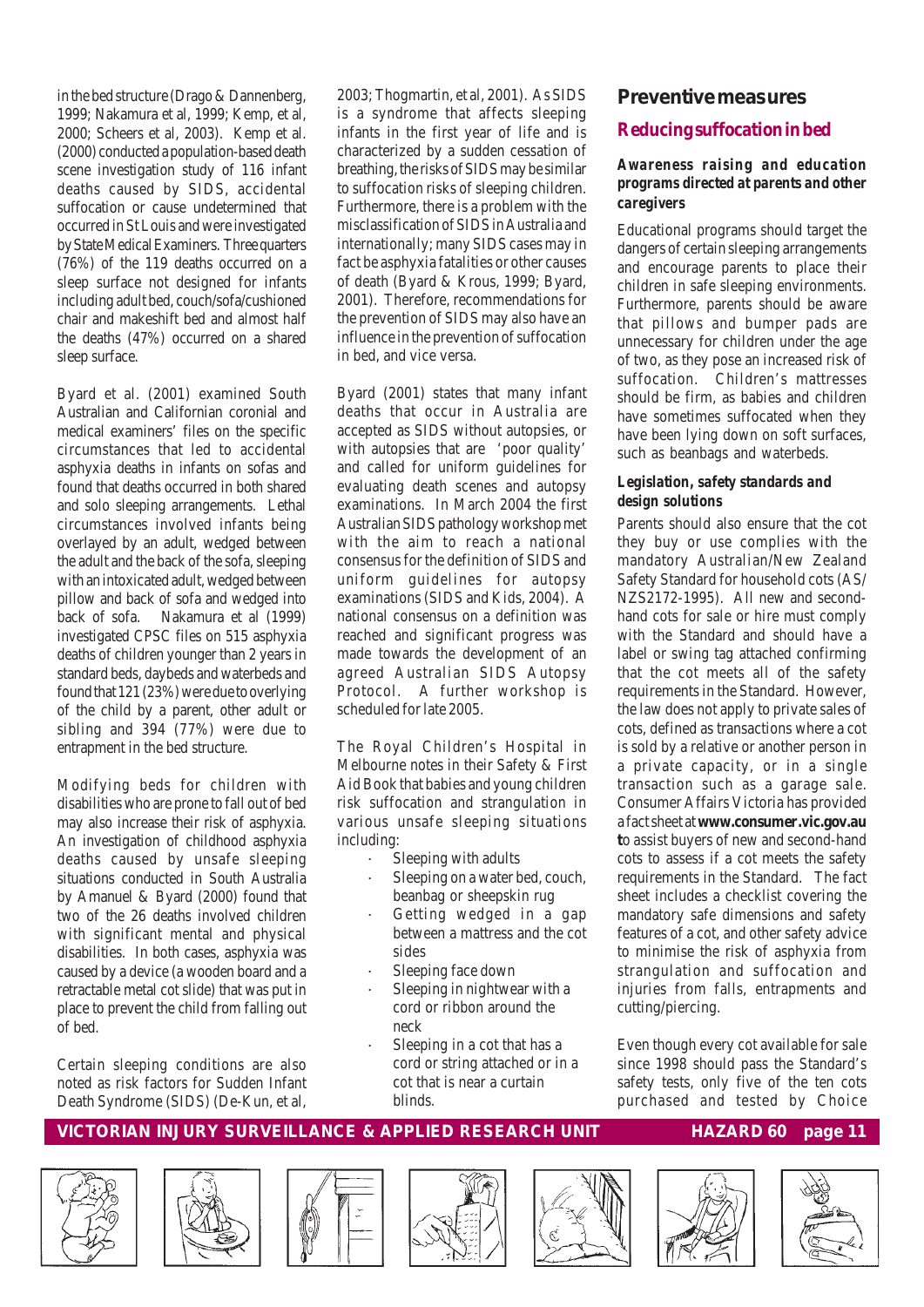Magazine in October 2004 did so (ACA, 2005). All the failed cots were manufactured in Australia. As a result, Choice called on the ACCC, to act and remove from sale all cots that failed any of the Australian standard safety tests and asked the ACCC to do more to ensure that non-complying cots do not reach the marketplace. Parents should refer to publications such as Choice magazine (January/February 2005 edition) and the website of Consumer Affairs Victoria to assist them to purchase a safe cot.

#### **Reducing suffocation from other causes**

Public awareness campaigns and parental education about the dangers of suffocation in bed should also focus on other products that are associated with suffocation of children such as plastic bags, fridges and freezers and toy chests. Plastic bags should be tied in a knot before storage or disposal. Any small place in and around the home in which a child could get stuck and which has a limited air supply should be made inaccessible or provided with adequate ventilation.

### **First aid**

Appropriate first aid is likely to reduce the mortality rate associated with choking, suffocation and strangulation. It is highly recommended that all parents and caregivers be trained in paediatric first aid, as emergency medical treatment for young children is not always the same as that for adults. Courses may be booked through St John's Ambulance Australia (**www.stjohn.org.au** or phone 131 394). Courses are also held at the Royal Children's Hospital and can be booked through Emergcare (phone 9304 1622). Recommended first aid treatment for choking related incidents in children and infants are outlined in Box 1. Note that first aid advice may change with new knowledge, and first aid information and resources should be regularly updated.

#### **Box 1: First aid treatment for choking in children and infants**

*The most important thing to remember is never to pat or slap a choking child on the back if he/she is managing to cough. This may dislodge the object and cause it to be inhaled deeper into the airway.*

If a child is choking and has trouble breathing, first aid suggestions include:

- First, encourage the child to cough. Coughing is a normal reflex to choking and may assist in dislodging a foreign object or food item.
- If the coughing does not dislodge the object, put the child in a position where their head hangs down, perhaps over the knee. Slap firmly four times between the shoulder blades.
- Check to see if the object has fallen out and if the child can breathe properly again.
- If not, repeat the procedure and call an ambulance.
- If the child loses consciousness, place them on the floor on their side and repeatedly compress and release their ribcage with your hands, using sharp, fast actions. This may force the remaining air in their lungs to expel the object.
- If the child is still not breathing, perform mouth-to-mouth resuscitation until the ambulance officers arrive and take over.

*Source:* The Better Health Channel (2004) *Toddlers and choking fact sheet.* Victorian Government Department of Human Services. <www.betterhealth.vic.gov.au/bhcv2/ bhcarticles.nsf/%28Pages%29/Toddlers\_and\_choking?OpenDocument > Accessed 17/02/05

## **Recommendations**

### *Injury prevention and control initiatives*

- Conduct ongoing, multifaceted asphyxia prevention education and media campaigns targeting parents and other caregivers. Issues covered should include:
- safe storage of coins and other small items, out of reach of young children;
- the dangers of certain foods, the age appropriateness of foods and adequate food preparation measures;
- the normal developmental behaviours of children which includes putting small objects in their mouths to explore their sensory world;
- use of safety devices associated with window covering cords;
- tying plastic bags in a knot before storage or disposal;
- warnings about unsafe sleeping situations; and
- promotion of paediatric first aid courses to parents and carers.
- The Australian government should mandate the voluntary standard for warning labels on all toys that present a choking hazard, not just foam toys.
- The Victorian government should consider introducing safety legislation for window covering cords in Victoria and promote the advantages of safety features on window coverings, based on the current NSW legislation.
- The Australian Competition and Consumer Commission (ACCC) should take action to ensure that cots that do not meet the













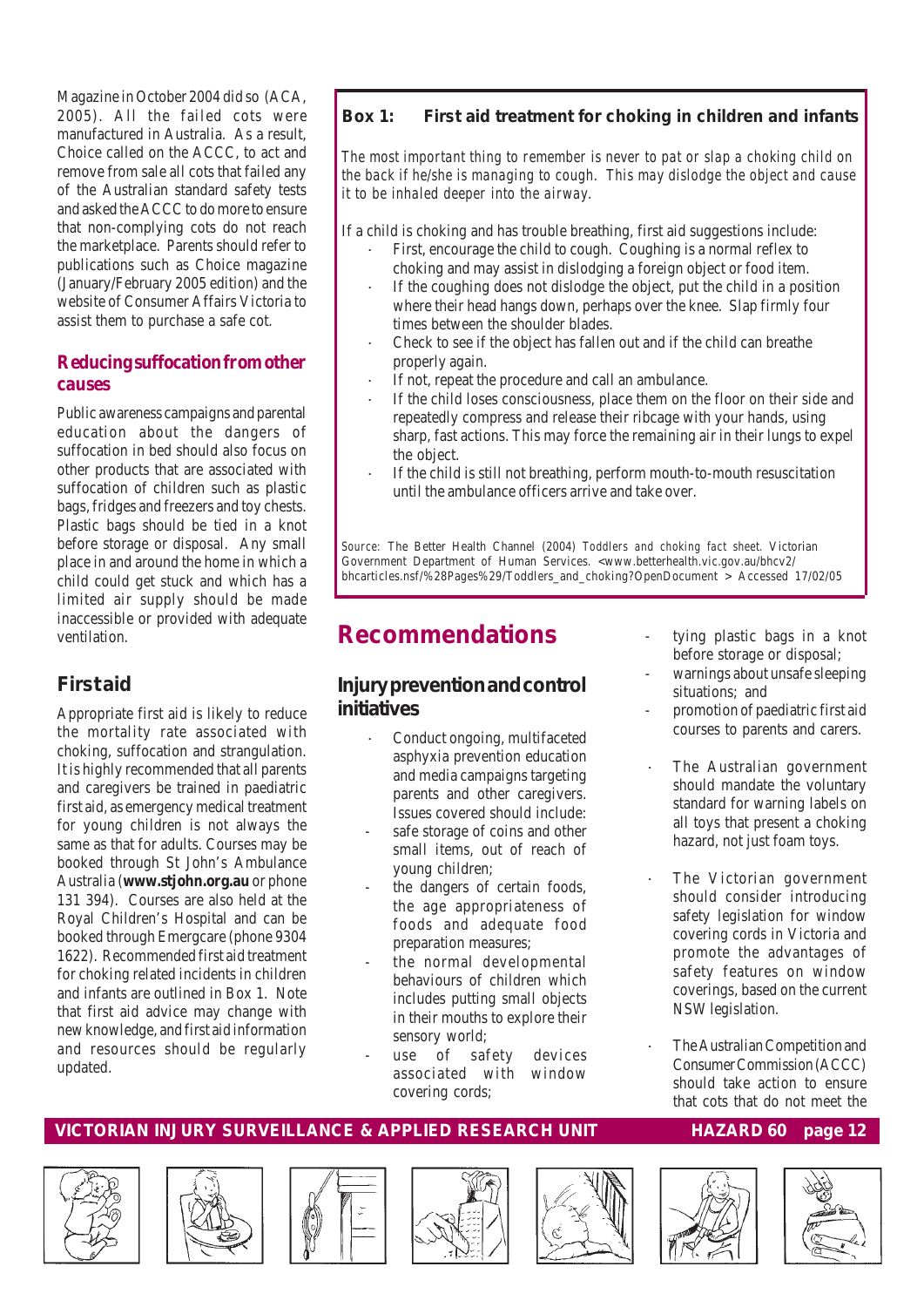Australian mandatory safety standard for household cots are not available for sale or hire.

#### *Surveillance, research and investigations*

- · Implement measures to improve narrative data quality on injury surveillance systems so that they are more informative and include details of the causes and circumstances of the injury.
- Support the adoption of the Royal College of Pathologists of Australia's agreed definition for SIDS and the standardised investigative guidelines for autopsies and death scene investigations when finalised.
- Investigate Victorian coroner's data to estimate the extent of misclassification of unexpected infant death from intentional and unintentional suffocation.
- Conduct a survey to ascertain the level of parental knowledge concerning the risks of asphyxia and preventive actions.
- Investigate the level of adherence to warning labels by adults purchasing toys for children and the reasons behind following/not following the age recommendation.
- Research asphyxia deaths in cots pre- and post- the introduction of the mandatory safety standard for cots to see if the standard is effective in reducing the number of unintentional cot-related asphyxia deaths.

#### **Box 2: Methods of extracting asphyxia injuries from fatality file and hospital injury surveillance datasets**

Fatality data were extracted from the Australian Bureau of Statistics (ABS) Death Unit Record File (DURF). ABS death data are coded using the World Health Organisation (WHO) International Classification of Diseases (ICD) coding system. Unintentional asphyxia cases were extracted from the ABS-DURF using the ICD-10 codes 'Other accidental threats to breathing' (W75-W84). Additional information on the causes and circumstances of deaths was extracted from the National Coroners Information System (NCIS).

Hospital treated asphyxia data were extracted from the Victorian Admitted Episodes Datasets (VAED) and the Victorian Emergency Minimum Dataset (VEMD) using different methods due to database-specific coding issues.

The VAED records hospital admissions for all Victorian hospitals, both public and private. Up to 1997 data are coded to ICD-9, from that year forward data are coded to ICD version 10 with Australian modification (updated every two years). Asphyxia cases for the main study period (July 2000 to June 2003) were identified using the following ICD-10 codes 'Other accidental threats to breathing' (W75-W84).

The VEMD records public hospital presentations to 28 EDs, representing approximately 80% of statewide ED presentations. Asphyxia cases were extracted using the VEMD external injury cause code 13: other threat to breathing, the nature of injury code: asphyxia or other threat to breathing or the body region code: foreign body in the respiratory tract, excluding nose. A check of narrative data for each case found that there were many misclassifications, and these cases were excluded from analysis. Only foreign body cases that specifically detailed respiratory distress were included. Due to this strict inclusion method, and the poor quality of narrative data in the VEMD, the number of ED cases is likely to be a large underestimate of the actual number of asphyxia cases that present to the ED. Cases were manually grouped according to ICD-10 coding system for the purpose of comparison with hospital admissions.

## **References**

1. Abdel-Rahman, H.A. (2000). Fatal suffocation by rubber balloons in children: mechanism and prevention. *Forensic Science International,* 108, 97-105.

2. Altman, A.E., & Ozanne-Smith, J. (1997). Nonfatal asphyxiation and foreign body ingestion in children aged 0-14 years. *Injury Prevention, 3,* 176-182.

3. Amanuel B., Byard R.W. (2000). Accidental asphyxia in bed in severely disabled children. *Journal of Paediatrics & Child Health. 36,* (1) 66- 68*.*

4. Byard, R.W., & Krous, H.F. (1999). Suffocation, shaking or sudden infant death syndrome: Can we tell the difference? *Journal of Paediatrics and Child Health, 35,* 432-433.

5. Byard, R.W. (2001). Inaccurate classification of infant deaths in Australia: a persistent and pervasive problem. *Medical Journal of Australia, 175,* 21, 5-7.

6. Australian Consumers' Association. (2005). Safe for your baby? *Choice* Magazine. January/ February,

7. Consumer Affairs Victoria. (2003). *Fact Sheet - Toys for children under 3: safety regulations for traders. <*www.consumer.vic.gov.au> Accessed 23/11/04

8. Consumer Affairs Victoria. (2003). *Product safety fact sheet: Curtain and blind cords w*ww.consumer.vic.gov.au>Accessed 23/11/04

9. De-Kun, L., Petitti, D.B., Willinger, M., McMahon, R, Odouli, R., Vu, H., & Hoffman, H.(2003). Infant sleeping position and the risk of sudden infant death syndrome in California, 1997- 2000. *American Journal of Epidemiology, 157,* 446-455.

10. Drago, D., & Dannenberg, A.L. (1999). Infant mechanical suffocation deaths in the United States, 1980-1997. *Pediatrics, 103,* (5), 1020-1021.













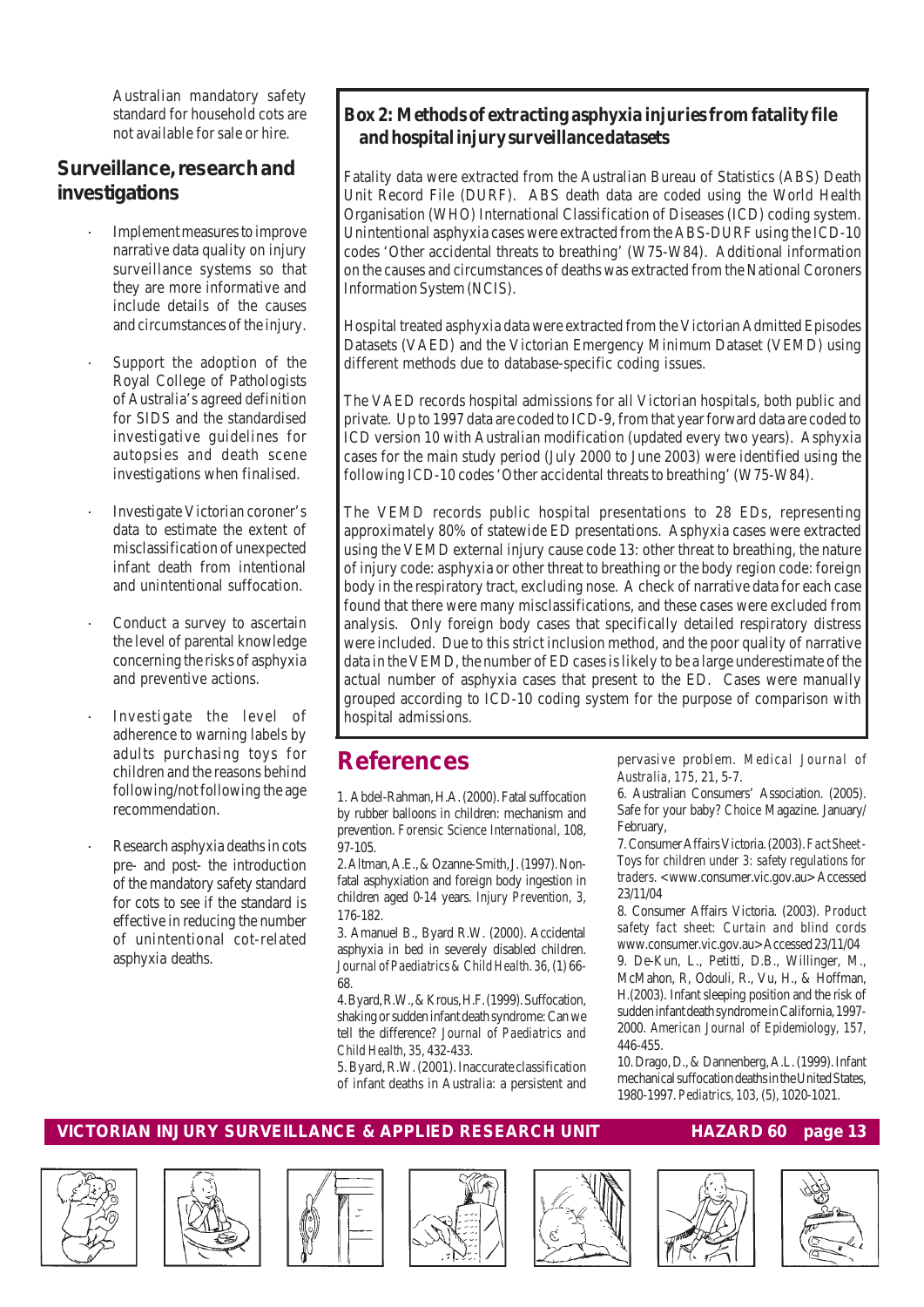11. Driscoll, T., Henley, G., Harrison, J.E. (2003). *The National Coroners Information System as an information tool for injury surveillance. Injury Research and Statistics Series Number 21.* Adelaide: AIHW (AIHW cat no. INJCAT 60)

12. Gadol, C.L., Joshi,V.V., & Lee, E.Y. (1987). Bronchiolar obstruction associated with repeated aspiration of vegetable material in two children with cerebral palsy. *Pediatric Pulmonology, 3,* (6), 437-439.

13. Henley, G. (2003). Death of infants and young children due to strangulation by blind-cords. *Injury Issues monitor, 28,* 11.

14. Hunter Douglas Window Fashions. <http:// www.rebarts.com/html/child\_safety.htm >Accessed 08/02/05

15. Jaffe, K.M., McDonald, C.M., Ingman, E., & Haas, J. (1990) Symptoms of upper gastrointestinal dysfunction in Duchenne muscular dystrophy: case control study**.** *Archives of Physical Medicine and Rehabilitation, 71,* 10, 742-744.

16. Kemp, J.S., Unger, B.S. Wilkins, D., Psara, R.M., Ledbetter, T.L., Graham, M.A., Case, M., Thach, B.T. (2000). Unsafe sleeping practices and an analysis of bed sharing among infants dying suddenly and unexpectedly: Results of a fouryear, population-based, death scene investigation study of sudden infant death syndrome and related deaths. *Pediatrics, 106,* (3), e41-e57.

17. Kerr, H.D. (1996). Reducing choking deaths in children. *JAMA, 275,* 17, 1313-1314.

18.Kidsafe Australia. (2000). *Fact sheet: Choking<* www.kidsafe.org.au> Accessed 19/11/04

19. Komaroff, A. (2003). *The Harvard Medical School Family Health Guide.* New York: Simon & Schuster

20. Langlois, J.A., Wallen, B.A., Teret, J.D., Bailey, M.H., Hershey, M.D., & Peeler, O.M. (1991). The impact of specific toy warning labels. *JAMA, 265,* 21, 28-48

21. Lima, J.A., & Fischer, G.B. (2002). Foreign body aspiration in children. *Paediatric Respiratory Reviews, 3,* 303-307.

22. Lifschultz, B.D., & Donoghue, E.R. (1996). Deaths due to foreign body aspiration in children: the continuing hazard of toy balloons. *Journal of Forensic Sciences, 41,* (2), 247-251.

23. Mitchell. R.B., Call, E., Kelly, J. (2003). Diagnosis and therapy for airway obstruction in children with Down syndrome. *Archives Otolaryngology Head Neck Surgery, 129,* (6), 642-645

24. Morley, R.E., Ludemann, J.P., Moxham, J.P., Kozak, F.K., & Riding, K.H. (2004). Foreign body aspiration in infants and toddlers: recent trends in British Columbia. *Journal of Otolaryngology, 33,* (1), 37-41

25. Nakamura, S., Wind, M., & Danello, M. (1999). Review of hazards associated with children placed in adult beds. *Archive of Pediatrics and Adolescent Medicine, 153,* (10). 1019-1023.

26. New South Wales Office of Fair Trading. (2003). *Corded Internal window coverings: How to comply with the mandatory safety standards. <*www.fairtrading.nsw.gov.au> Accessed 19/11/04.

27. Nixon, J.W., Kemp, A.M., Levene, S., & Sibert, J.R. (1995). Suffocation, **c**hoking and strangulation in childhood in England and Wales: epidemiology and prevention. *Archives of Disease in Childhood, 72,* (1), 6-10.

28. Rauchschwalbe, R., & Mann, C.N. (1997). Pediatric window cord strangulations in the United States, 1981-1995. *The Journal of the American Medical Association, 277,* (21), 1696-1698.

29. Rimell, F.L., Thome, A, Sylvan, S., Reily, J.S., Rider, G., Stool, D., Wilson, C.L. (1995).

Characteristics of objects that causes choking in children. *The Journal of the American Medical Association, 274,* (22), 1736-1766.

30. Department of Health and Ageing. *Safety Alert! Blind and curtain cords* www.consumersonline.gov.au/downloads/ Blind\_Cord\_Safety\_Brochure.pdf> Accessed on 19/11/04

31. Safety Centre, Royal Children's Hospital. (2005). *Home safety shop product price list* <http://www.rch.org.au/emplibrary/ safetyshop/RCH\_Safetyshop\_pricelist.pdf> Accessed 22/04/05

32. Scheers, N.J., Rutherford, G.W., & Kemp, J.S. (2003). Where should infants sleep? A comparison on risk for suffocation of infants sleeping in cribs, adult beds, and other sleeping locations. *Pediatrics, 112* (4), 883-889.

33. SIDS and Kids. (2004). *First Australian SIDS pathology workshop: Adoption of a national consensus for the definition of SIDS and autopsy approach to unexpected infant death.* SIDS and Kids: Canberra.

34. Sherrard, J., Tonge, B., & Ozanne-Smith, J. (2001). Injury in young people with intellectual disability: descriptive epidemiology. *Injury Prevention, 7,* 56-61.

35. Sherrard, J., Tonge, B., & Ozanne-Smith, J. (2002). Injury risk in young people with intellectual disability. *Journal of Intellectual Disability Research, 46,* 6-16.

36. Standards Australia (2002). *AS/NZS ISO 8124.1: 2002 Safety of toys, Part 1: Safety aspects related to mechanical and physical properties.* Standards Australia: Sydney.

37. Tan, H.K., Brown, K., McGill, T., Kenna, M.A., Lund, D.P., & Healy, G.B. (2000). Airway foreign body (FB): a 10 year review. *International Journal of Paediatric Otorhinolaryngology, 56,* 2, 91-99.

38. Tarrago, S.B. (2000). Prevention of choking, strangulation and suffocation in childhood. *Wisconsin Medical Journal, 99,* (9), 43-46.

39. The Oncology Channel. (2004). <www.oncologychannel.com/esophagealcancer/ > Accessed 17/11/04

40.The Better Health Channel (2004) *Toddlers and choking fact sheet.* Victorian Government Department of Human Services. <www.betterhealth.vic.gov.au> Accessed 17/02/05

41. Thogmartin, J.R., Siebert, C.F., Pellan, W.A. (2001). Sleep position and bed-sharing in sudden infant deaths: An examination of autopsy findings. *The Journal of Pediatrics, 138,* 2, 212-217.

42. U.S. Consumer Product Safety Commission. (2000). *Children can strangle in window covering cords.<* www.cpsc.gov/cpscpub/pubs/ cords.html> Accessed 19/11/04

43. U.S. Consumer Product Safety Commission. (2003). *Wear bicycle helmets on bicycles – not on playgrounds. <* http://www.cpsc.gov/cpscpub/ pubs/5121.html> Accessed 17/02/05

44. U.S. Consumer Product Safety Commission. (2001). *Toys and product intended for use by children under 3 years old. <*http:// www.cpsc.gov/BUSINFO/ regsumsmallparts.pdf > Accessed 22/04/05.

#### *Hazard* **bound volume**

*Hazard* bound volume editions 2-5 are now available free of charge. To place your order please contact Christine Chesterman on 03 9905 1881 or by email.

www.christine.chesterman@ general.monash.edu.au















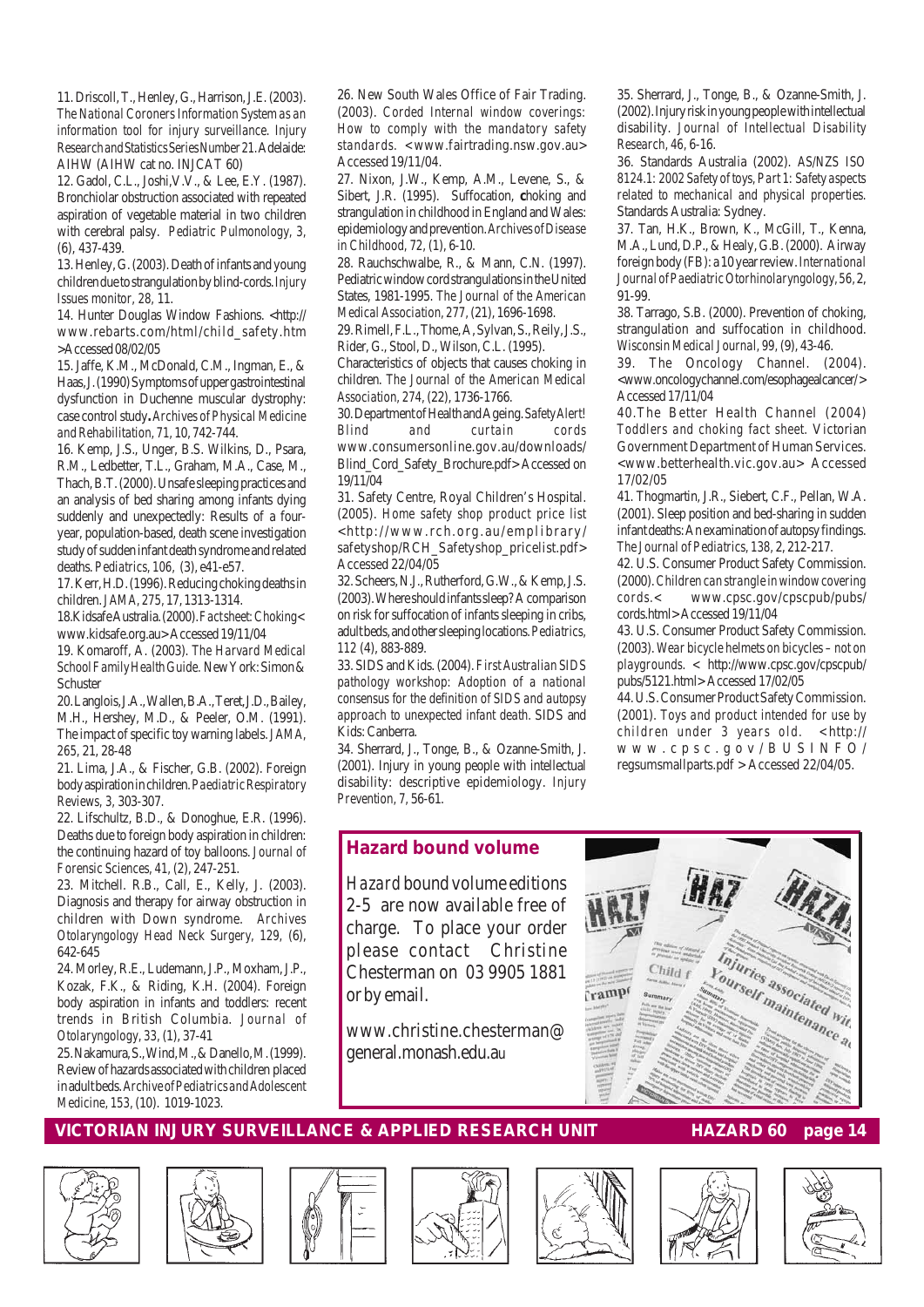## **VISAR NEWS**

#### **Data information requests 2004, more freqently requested topics**

**Figure 9**

#### **Change in VISAR funding arrangements**

Following the VISAR triennial review conducted in 2003, VicHealth and the Department of Human Services (DHS) entered into negotiations to tranfer responsibility for funding of VISAR to DHS. By agreement, VicHealth funded VISAR to the end of 2004, the  $13<sup>th</sup>$  year of VicHealth support for VISAR, with DHS assuming funding responsibility from January 1, 2005.

We thank the Board and staff of VicHealth for the tremendous support they have given VISAR which has seen the Victorian injury surveillance system grow from a fledgling paediatric collection in the emergency department of one hospital to a system that provides complete coverage of Victorian injury deaths, hospital admissions and ED presentations (from January 2005).

We look forward to a close and productive relationship with DHS especially in the areas of data systems development including data quality improvement, data linkage and data accessibility. We will continue our commitment to provide a high quality and timely data and information service to underpin the development and monitoring of injury prevention policy and programs, regulations, projects and research in Victoria and nationally.

#### **VISAR achievements, 2004**

#### **Data and information dissemination**

A major project in 2004 was the production of a series of injury surveillance reports to assist the identification of injury prevention priorities to be included in the *Victorian Injury Prevention Strategy 2005-,* currently being developed by the Department of Human Services. One of





















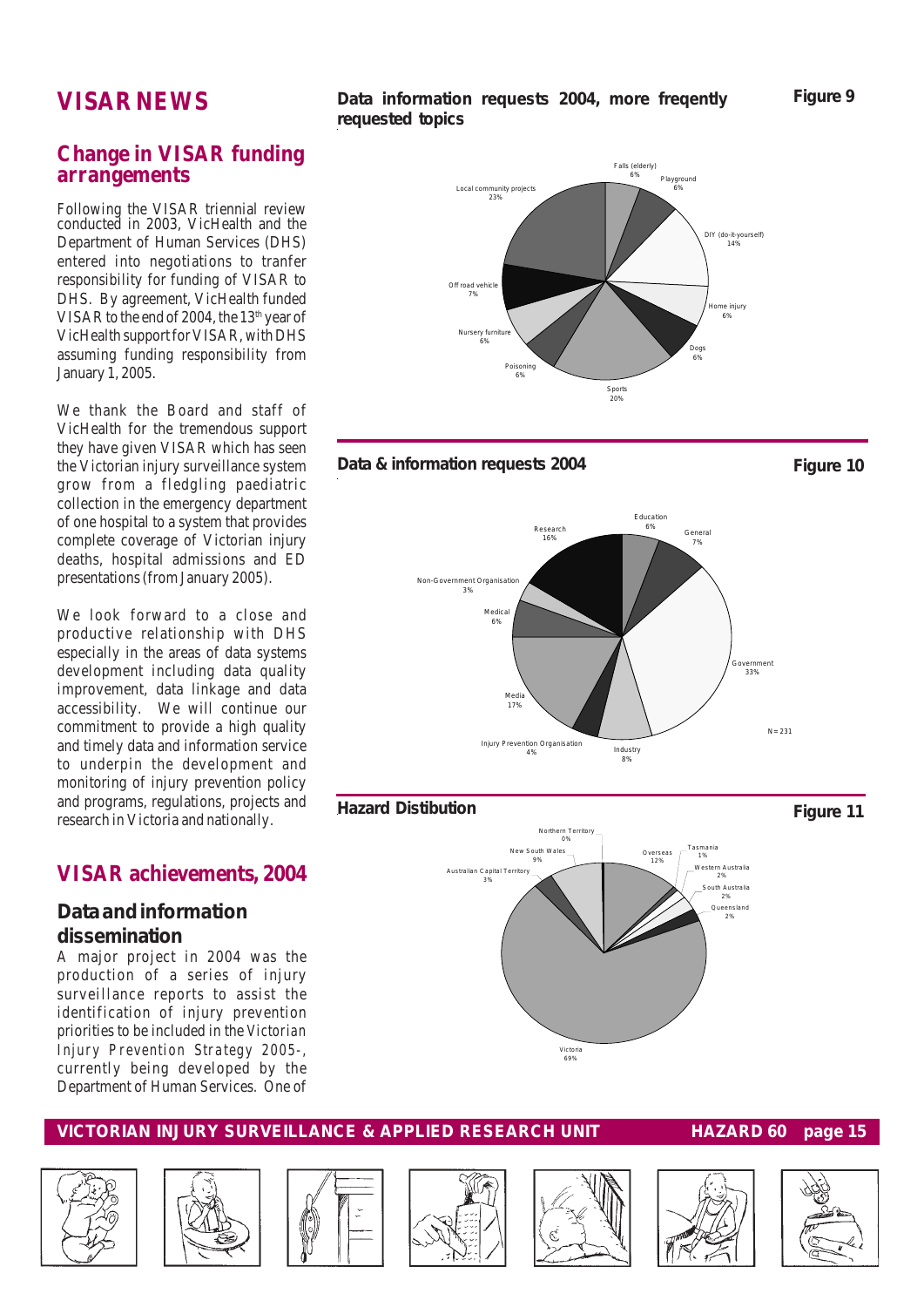

#### *Third Annual Conference Creating Safer Communities Sharing Practioner Knowledge*

Thursday 17 November 2005 9.00am – 5.00pm *followed by* VSCN Annual Dinner 6.00pm till late Darebin Arts & Entertainment Centre Cnr. St. Georges Road and Bell Street, Preston, Victoria.

The Victorian Safe Communities Network invites people who are working to make local communities safer to come together and share new ideas, techniques and knowledge at the third annual conference. The focus is on effective practice and sustainable programs. Practitioners, volunteers, researchers and policy makers are invited to present quality information and evidence of best practice programs. Now is the time to offer your suggestions about topics that you would like to learn more about or to present to others.

Please send suggestions or enquiries to: VSCN Annual Conference 2005

C/- Barbara Minuzzo Safety Centre Royal Children's Hospital Flemington Rd, Parkville Vic 3052

PH: 9345 5193 Fax: 9345 5086

Email: vscn.vscn@rch.org.au Website: www.vscn.org.au

the reports was *Injury Profile Victoria, 2002*, a comprehensive overview report which is posted on the VISAR website early in 2005. VISAR produced two other major injury surveillance reports for government agencies in 2004: *Firerelated death and injury in the Metropolitan Fire District* (for Metropolitan Fire Brigade) and *Marine Safety in Victoria*: July 2002 to June 2004 (for Marine Safety Victoria)

Three key data and information dissemination strategies undertaken by VISAR are the quarterly production of the VISAR publication *Hazard,* the information request service and the VISAR website.

#### *Publication of Hazard*

VISAR produced three issues of Hazard in 2004: *Boating-related sports and recreational injury, Victoria 2000-2002 (Summer edition), Burns and scalds in vulnerable population groups: the very young and the very old (Autumn edition) and Overview of unintentional hospital treated work injury, Victoria 1999- 2002(Winter edition)*.

The hard copy of *Hazard* is distributed to more than 1,300 Victorian (69%), interstate (19%) and overseas (12%) subscribers. Accessing *Hazard* through the VISAR website is increasingly popular. More than 102,008 Hazard requests were down loaded in 2004, a more than four-fold increase over 2003. The most popular editions of *Hazard* covered sports injury, intentional injury, trampoline injury, venomous bites and stings, child falls, socio-economic status and injury, swimming pool safety and recreational boating injury.

#### *VISAR data and information request service*

In 2004, VISAR responded to 231 information requests via our phone and e-mail request service from a range of sectors including government, media, research/education, industry, medical/

health organizations, injury prevention and other non-government organisations and the general public.

Over 2004 the most frequently requested topics were: elderly falls, playground and play equipment injury, DIY home maintenance injury, home injury, dog bite, sports injury, poisoning, nursery furniture and equipment injury, off road vehicle injury and local community injury profiles.

#### *VISAR web-page*

The VISAR web page continues to be a well-utilisedresource (www.general.monash.edu.au/muarc/ visar). Over 2004 the VISAR web page received 27,785 requests for pages, an average of 75 requests per day.

#### **Applied research program**

VicHealth did not fund this aspect of VISAR's program in 2004, but VISAR was committed to continue work on two studies (both part funded by Sport and Recreation Victoria): *Call back studyof patients with serious injury from playing non-elite Australian Rules football in season 2004* and *A web-published database of sports countermeasure reviews*.

VISAR staff also took prime responsibility for several recreational boating safety research projects, part of a program of work funded by Marine Safety Victoria and for a study investigating barriers to the wearing of personal protective equipment by in-line skaters and skateboarders, funded by the Department of Human Services Public Health Grants Scheme.

Erin Cassell (Director, VISAR) Prof. Joan Ozanne-Smith (Chair, VISAR Executive Committee)















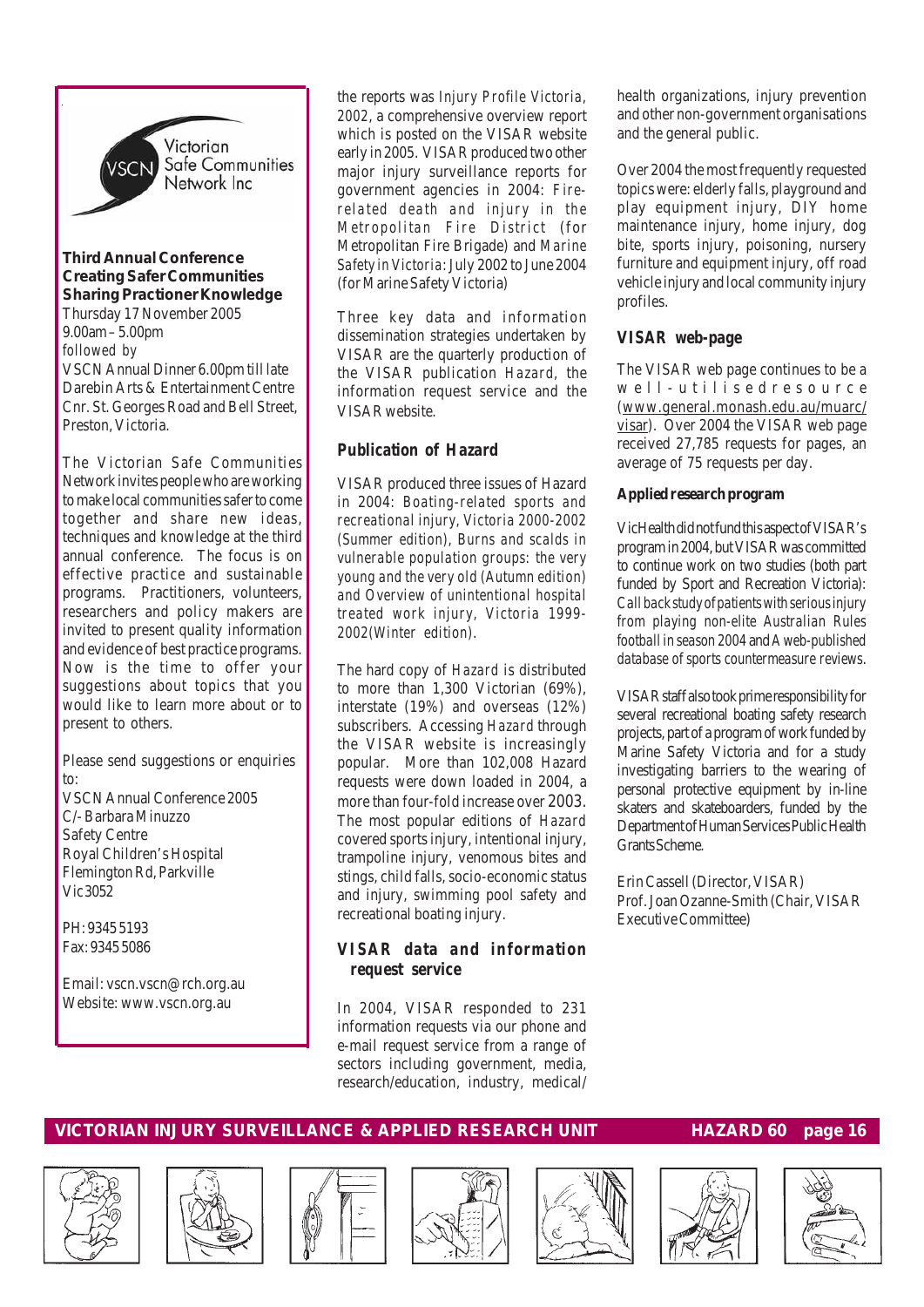

## **Start Planning for Community Safety Month 2005**

October is Community Safety Month. Community Safety Month (CSM) is a mobilisation program that promotes a partnership based approach to raising the awareness of safe practices in the Victorian community.

Join with the Victorian Department of Justice and the Victorian Safe Communities Network and dedicate one month to safety. Educate and offer safety and health solutions for your workplace, home, and community, increase awareness of living safely throughout the year, and help decrease the number of injuries and deaths.

Participation in Community Safety Month will demonstrate your commitment to maintaining Victoria as the safest state in Australia. By promoting safety and safe practices within your community, you will be contributing to increasing the confidence of Victorians about safety.

Each week in Community Safety Month has a different focus:

Crime Prevention Week: 2-8 October 2005

Emergency Prevention Week: 9-15 October 2005

#### **Injury Prevention Week: 16-22 October 2005**

Work Safe Week: 23-28 October 2005

Don't forget to put Community Safety Month into your organisation's calendar. Start your own Community Safety Working Group to undertake audits or determine the safety priorities for your organisation in 2005.

For more information visit www.communitysafetymonth.com.au











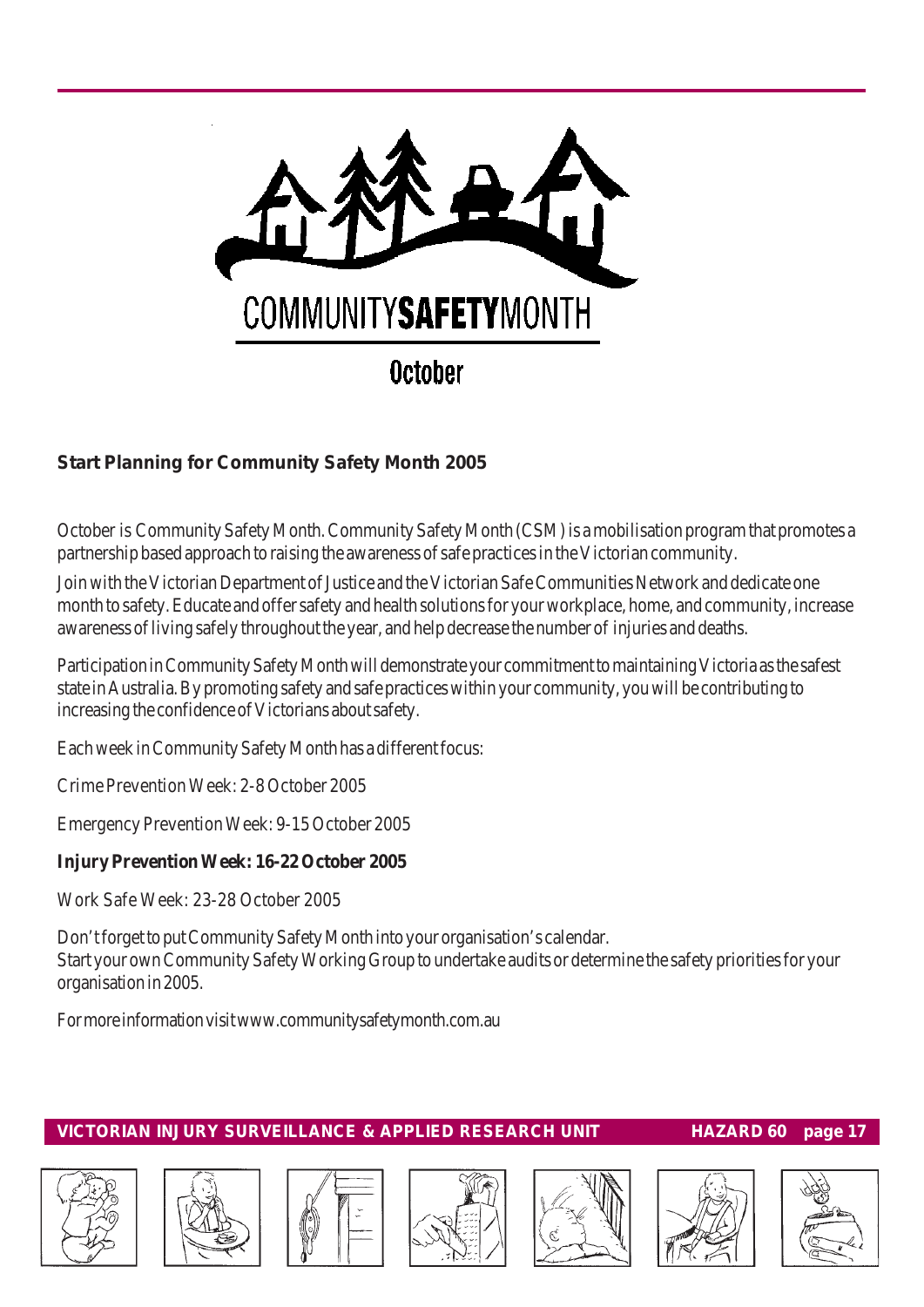## - INDEX -

| <b>Subject</b>      |                                                                                                                    | <b>Edition</b> | Pages                             |
|---------------------|--------------------------------------------------------------------------------------------------------------------|----------------|-----------------------------------|
|                     |                                                                                                                    |                |                                   |
| Babywalkers, update |                                                                                                                    |                | $16,20,25,34$ $1-4,12-13,7-8,7-8$ |
|                     |                                                                                                                    |                |                                   |
|                     |                                                                                                                    |                |                                   |
|                     |                                                                                                                    |                |                                   |
| Bicycles            |                                                                                                                    |                |                                   |
| <b>Burns</b>        |                                                                                                                    |                |                                   |
|                     |                                                                                                                    |                |                                   |
|                     |                                                                                                                    |                |                                   |
|                     |                                                                                                                    |                |                                   |
|                     |                                                                                                                    |                |                                   |
|                     |                                                                                                                    |                |                                   |
|                     |                                                                                                                    |                |                                   |
|                     |                                                                                                                    |                |                                   |
|                     |                                                                                                                    |                |                                   |
|                     |                                                                                                                    |                |                                   |
|                     |                                                                                                                    |                |                                   |
|                     |                                                                                                                    |                |                                   |
|                     |                                                                                                                    |                |                                   |
|                     |                                                                                                                    |                |                                   |
|                     |                                                                                                                    |                |                                   |
|                     |                                                                                                                    |                |                                   |
|                     |                                                                                                                    |                |                                   |
|                     |                                                                                                                    |                |                                   |
|                     |                                                                                                                    |                |                                   |
|                     |                                                                                                                    |                |                                   |
|                     |                                                                                                                    |                |                                   |
|                     |                                                                                                                    |                |                                   |
|                     |                                                                                                                    |                |                                   |
|                     |                                                                                                                    |                |                                   |
|                     |                                                                                                                    |                |                                   |
|                     |                                                                                                                    |                |                                   |
|                     | Latrobe Valley - First 3 months, Injury surveillance & prevention in L-V  9, March 1992, Feb 1994  9-13, 1-8, 1-14 |                |                                   |
|                     |                                                                                                                    |                |                                   |
|                     |                                                                                                                    |                |                                   |
|                     |                                                                                                                    |                |                                   |
|                     |                                                                                                                    |                |                                   |
|                     |                                                                                                                    |                |                                   |
|                     |                                                                                                                    |                |                                   |
|                     |                                                                                                                    |                |                                   |
|                     |                                                                                                                    |                |                                   |
| Poisons             |                                                                                                                    |                |                                   |
|                     |                                                                                                                    |                |                                   |
|                     |                                                                                                                    |                |                                   |
|                     |                                                                                                                    |                |                                   |
|                     |                                                                                                                    |                |                                   |
|                     |                                                                                                                    |                |                                   |
|                     |                                                                                                                    |                |                                   |
|                     |                                                                                                                    |                |                                   |
|                     |                                                                                                                    |                |                                   |
|                     |                                                                                                                    |                |                                   |
|                     |                                                                                                                    |                |                                   |
|                     |                                                                                                                    |                |                                   |
|                     |                                                                                                                    |                |                                   |
|                     |                                                                                                                    |                |                                   |
|                     |                                                                                                                    |                |                                   |
|                     |                                                                                                                    |                |                                   |
|                     |                                                                                                                    |                |                                   |
|                     |                                                                                                                    |                |                                   |
|                     |                                                                                                                    |                |                                   |
|                     |                                                                                                                    |                |                                   |
|                     |                                                                                                                    |                |                                   |

#### VICTORIAN INJURY SURVEILLANCE & APPLIED RESEARCH UNIT

#### HAZARD 60 page 18













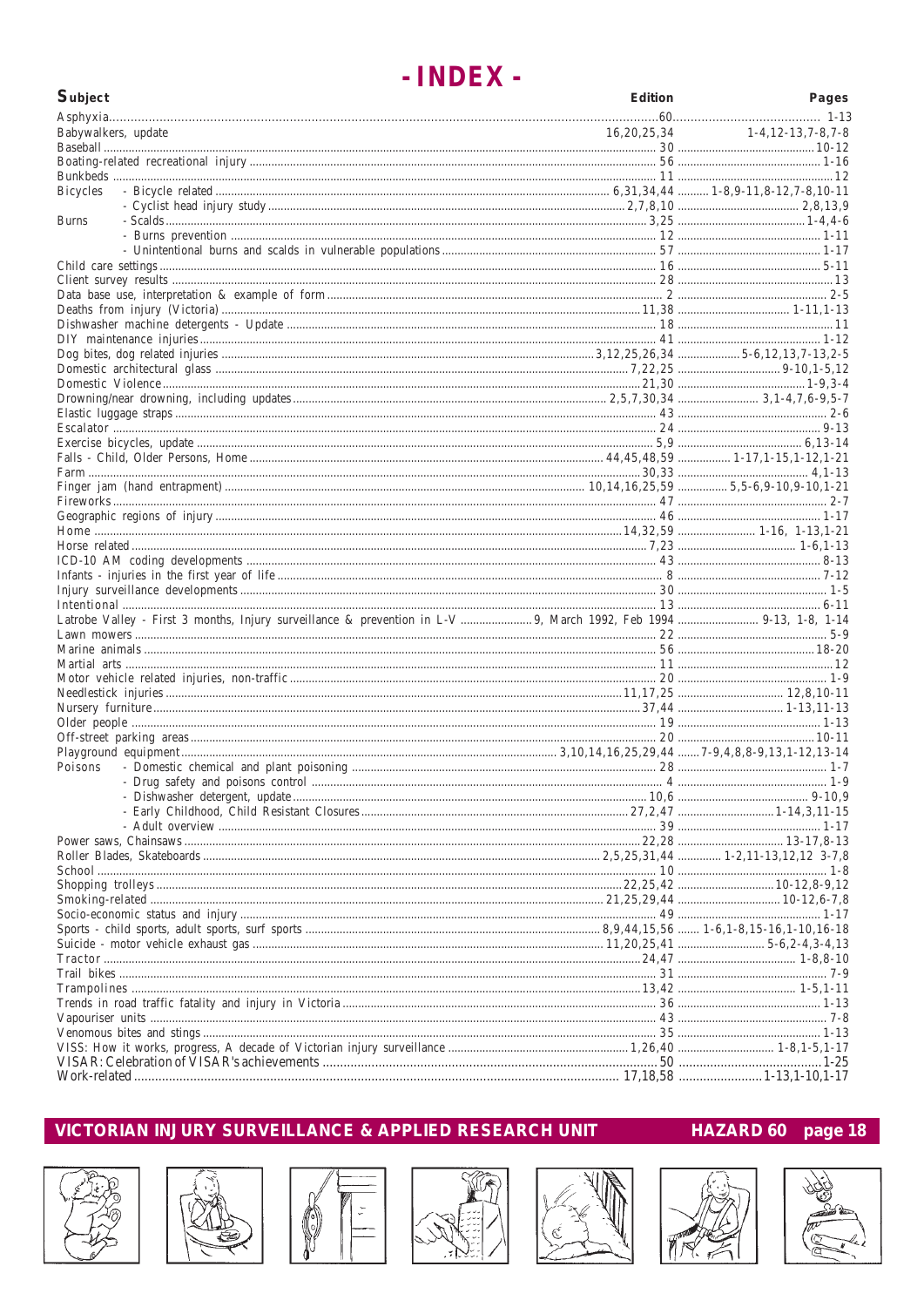# **VISAR Executive /Editorial Board**

**Prof Joan Ozanne-Smith**, Monash University Accident Research Centre (Chair) **Prof Ian Johnston**, Monash University Accident Research Centre **Assoc. Prof James Harrison,** Research Centre for Injury Studies (SA) **Ms. Jan Norton**, Department of Human Services **Assoc. Prof David Taylor,** Royal Melbourne Hospital **Ms Erin Cassell**, Monash University Accident Research Centre **Guest Editors:**

**Mr. Simon Young,** Royal Childrens Hospital **Ms Coralie Mathews**

VISAR Staff **Director:** Ms Erin Cassell **Co-ordinator:** Ms Karen Ashby

**Research Assistant:** Ms Angela Clapperton Ms. Melinda Congui

M**edico/Clerical Support Officer:** Ms Christine Chesterman

# **General Acknowledgements**

## **Participating hospitals**

*From October 1995* Austin & Repatriation Medical Centre Ballarat Base Hospital The Bendigo Hospital Campus Box Hill Hospital Echuca Base Hospital The Geelong Hospital Goulburn Valley Base Hospital Maroondah Hospital Mildura Base Hospital The Northern Hospital Royal Children's Hospital St Vincents Public Hospital Wangaratta Base Hospital Warrnambool & District Base Hospital Western Hospital - Footscray Western Hospital - Sunshine Williamstown Hospital Wimmera Base Hospital *From November 1995* Dandenong Hospital

*From December 1995* Royal Victorian Eye & Ear Hospital Frankston Hospital

*From January 1996* Latrobe Regional Hospital

*From July 1996* Alfred Hospital Monash Medical Centre *From September 1996* Angliss Hospital

*From January 1997* Royal Melbourne Hospital

*From January 1999* Werribee Mercy Hospital

*From December 2000* Rosebud Hospital

*From January 2004* Bairnsdale Hospital Central Gippsland Health Service (Sale) Hamilton Base Hospital Royal Women's Hospital Sandringham & District Hospital Swan Hill Hospital West Gippsland Hospital (Warragul) Wodonga Regional Health Group

*From April 2005* Casey Hospital

## **National Injury Surveillance Unit**

The advice and technical back-up provided by NISU is of fundamental importance to VISAR.

# **How to access**

## **VISAR data:**

VISAR collects and analyses information on injury problems to underpin the development of prevention strategies and their implementation. VISAR analyses are publicly available for teaching, research and prevention purposes. Requests for information should be directed to the VISAR Coordinator or the Director by contacting them at the VISAR office.

## **Contact VISAR at:**

MUARC - Accident Research Centre Building 70 Monash University Victoria, 3800

#### **Phone:**

| Enquiries    | $(03)$ 9905 1805 |
|--------------|------------------|
| Co-ordinator | $(03)$ 9905 1805 |
| Director     | (03)99051857     |
| Fax          | (03)99051809     |
|              |                  |

#### **Email:**

visar.enquire@general.monash.edu.au



All issues of *Hazard* and other information and publications of the Monash University Accident Research Centre can be found on our internet home page:http://www.monash.edu.au/muarc/ visar

## **Coronial Services**

Access to coronial data and links with the development of the Coronial's Services statistical database are valued by VISAR.